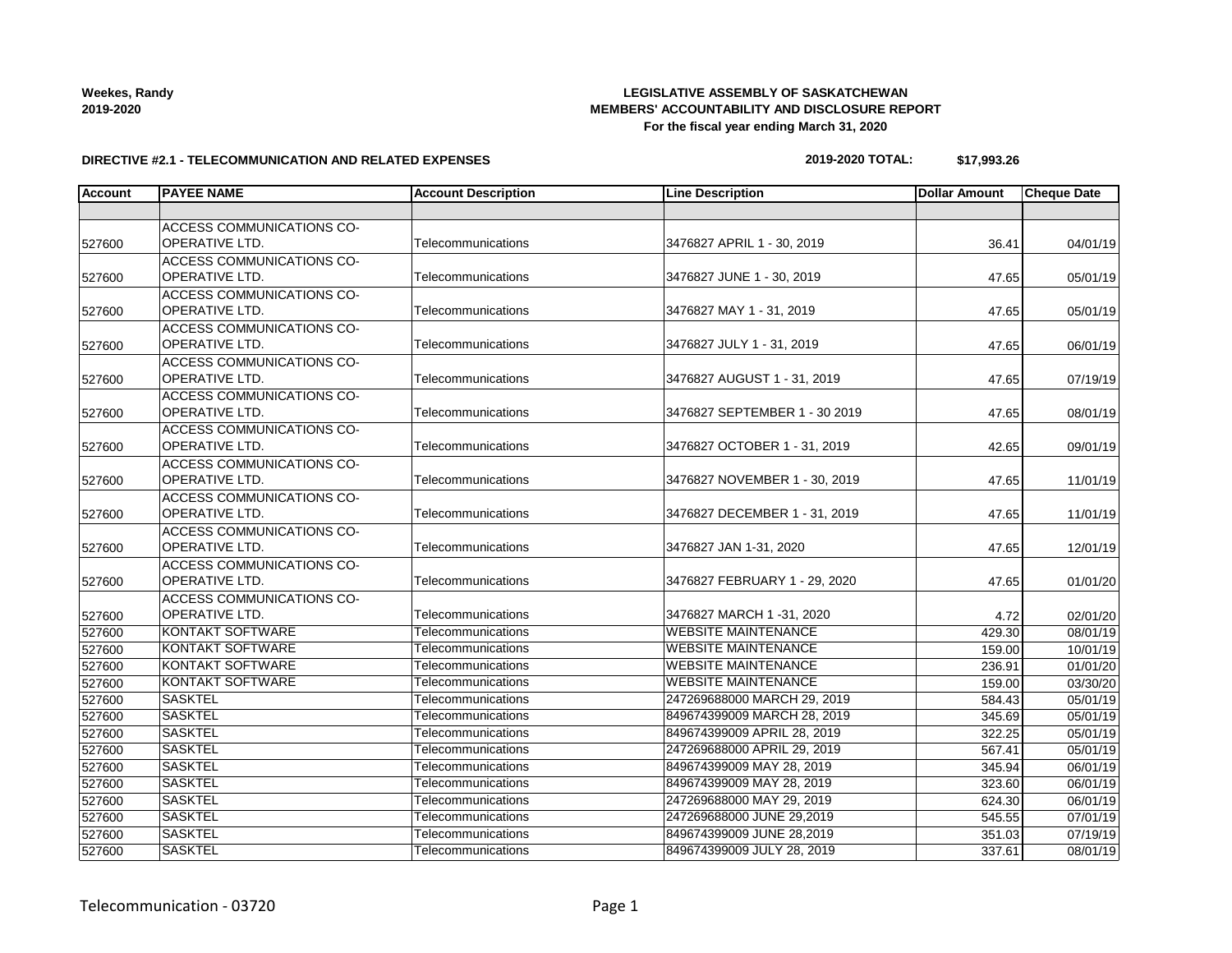| <b>Account</b> | <b>PAYEE NAME</b>         | <b>Account Description</b> | <b>Line Description</b>               | <b>Dollar Amount</b> | <b>Cheque Date</b> |
|----------------|---------------------------|----------------------------|---------------------------------------|----------------------|--------------------|
| 527600         | <b>SASKTEL</b>            | Telecommunications         | 247269688000 JULY 29 2019             | 611.58               | 08/01/19           |
| 527600         | <b>SASKTEL</b>            | Telecommunications         | 849674399009 AUGUST 28, 2019          | 337.24               | 09/01/19           |
| 527600         | <b>SASKTEL</b>            | Telecommunications         | 247269688000 AUGUST 29, 2019          | 567.41               | 09/01/19           |
| 527600         | <b>SASKTEL</b>            | Telecommunications         | 247269688000 SEPTEMBER 29, 2019       | 569.91               | 10/01/19           |
| 527600         | <b>SASKTEL</b>            | Telecommunications         | 849674399009 SEPTEMBER 28, 2019       | 338.37               | 10/01/19           |
| 527600         | <b>SASKTEL</b>            | Telecommunications         | 849674399009 OCTOBER 28, 2019         | 339.13               | 11/01/19           |
| 527600         | <b>SASKTEL</b>            | Telecommunications         | 247296880000 OCTOBER 29, 2019         | 567.41               | 11/01/19           |
| 527600         | <b>SASKTEL</b>            | Telecommunications         | 247269688000 NOVEMBER 29, 2019        | 571.24               | 12/01/19           |
| 527600         | <b>SASKTEL</b>            | Telecommunications         | 849674399009 NOVEMBER 28, 2019        | 338.06               | 12/23/19           |
| 527600         | <b>SASKTEL</b>            | Telecommunications         | 247269688000 DECEMBER 29, 2019        | 567.41               | 01/01/20           |
| 527600         | <b>SASKTEL</b>            | Telecommunications         | 849674399009 DECEMBER 28, 2019        | 339.46               | 01/01/20           |
|                |                           |                            |                                       |                      |                    |
| 527600         | <b>SASKTEL</b>            | Telecommunications         | RTV-RANDY WEEKES-PERSONAL CELL        | $-55.00$             | 01/30/20           |
| 527600         | <b>SASKTEL</b>            | Telecommunications         | 849674399009 JANUARY 28, 2020         | 338.42               | 02/01/20           |
| 527600         | <b>SASKTEL</b>            | Telecommunications         | 247269688000 JANUARY 29, 2020         | 567.41               | 02/01/20           |
| 527600         | <b>SASKTEL</b>            | Telecommunications         | 849674399009 FEB 28, 2020             | 359.84               | 03/01/20           |
| 527600         | <b>SASKTEL</b>            | Telecommunications         | 247269688000 FEBRIARU 20. 2020        | 567.41               | 03/01/20           |
| 527600         | <b>SASKTEL</b>            | Telecommunications         | 849674399009 MARCH 28, 2020           | 339.31               | 03/28/20           |
| 527600         | <b>WEEKES, RANDALL P.</b> | Telecommunications         | REIMB: 2858314 MAY 1 - 31, 2019       | 74.15                | 05/01/19           |
| 527600         | WEEKES, RANDALL P.        | Telecommunications         | REIMB: 2858314 APRIL 1 - 30, 2019     | 74.15                | 05/01/19           |
| 527600         | <b>WEEKES, RANDALL P.</b> | Telecommunications         | REIMB: 2858314 JUNE 1 - 30, 2019      | 74.15                | 06/01/19           |
| 527600         | <b>WEEKES, RANDALL P.</b> | Telecommunications         | REIMB - 2858314 JULY 1 - 31, 2019     | 74.15                | 07/19/19           |
| 527600         | WEEKES, RANDALL P.        | Telecommunications         | REIMB: 2858314 AUGUST 1 - 31, 2019    | 74.15                | 08/01/19           |
| 527600         | WEEKES, RANDALL P.        | Telecommunications         | REIMB: 2858314 SEPTEMBER 1 - 30, 2019 | 74.15                | 09/01/19           |
| 527600         | WEEKES, RANDALL P.        | Telecommunications         | REIMB: 2858314 OCTOBER 1 - 31, 2019   | 74.15                | 11/01/19           |
| 527600         | WEEKES, RANDALL P.        | Telecommunications         | REIMB: 2858314 NOVEMBER 1 - 30, 2019  | 74.15                | 11/01/19           |
| 527600         | <b>WEEKES, RANDALL P.</b> | Telecommunications         | REIMB: 2858314 DEC 1-31, 2019         | 74.15                | 12/23/19           |
| 527600         | <b>WEEKES, RANDALL P.</b> | Telecommunications         | REIMB: 2858314 JANUARY 1 - 31, 2020   | 74.15                | 01/01/20           |
| 527600         | <b>WEEKES, RANDALL P.</b> | Telecommunications         | REIMB: 2858314 FEBRUARY 1 - 29, 2020  | 74.15                | 02/01/20           |
| 527600         | <b>WEEKES, RANDALL P.</b> | Telecommunications         | REIMB: 2858314 MARCH 1 - 31, 2020     | 74.15                | 03/01/20           |
| 530600         | <b>SASKTEL</b>            | Placement - Tender Ads     | 849674399009 APRIL 28, 2019           | 323.60               | 05/01/19           |
| 530600         | <b>SASKTEL</b>            | Placement - Tender Ads     | 849674399009 MARCH 28, 2019           | 323.60               | 05/01/19           |
| 530600         | <b>SASKTEL</b>            | Placement - Tender Ads     | 849674399009 JUNE 28,2019             | 323.60               | 07/19/19           |
| 530600         | <b>SASKTEL</b>            | Placement - Tender Ads     | 849674399009 JULY 28, 2019            | 323.60               | 08/01/19           |
| 530600         | <b>SASKTEL</b>            | Placement - Tender Ads     | 849674399009 AUGUST 28, 2019          | 323.60               | 09/01/19           |
| 530600         | <b>SASKTEL</b>            | Placement - Tender Ads     | 849674399009 SEPTEMBER 28, 2019       | 323.60               | 10/01/19           |
| 530600         | <b>SASKTEL</b>            | Placement - Tender Ads     | 849674399009 OCTOBER 28, 2019         | 340.10               | 11/01/19           |
| 530600         | <b>SASKTEL</b>            | Placement - Tender Ads     | 849674399009 NOVEMBER 28, 2019        | 340.10               | 12/23/19           |
| 530600         | <b>SASKTEL</b>            | Placement - Tender Ads     | 849674399009 DECEMBER 28, 2019        | 292.70               | 01/01/20           |
| 530600         | <b>SASKTEL</b>            | Placement - Tender Ads     | 849674399009 JANUARY 28, 2020         | 393.50               | 02/01/20           |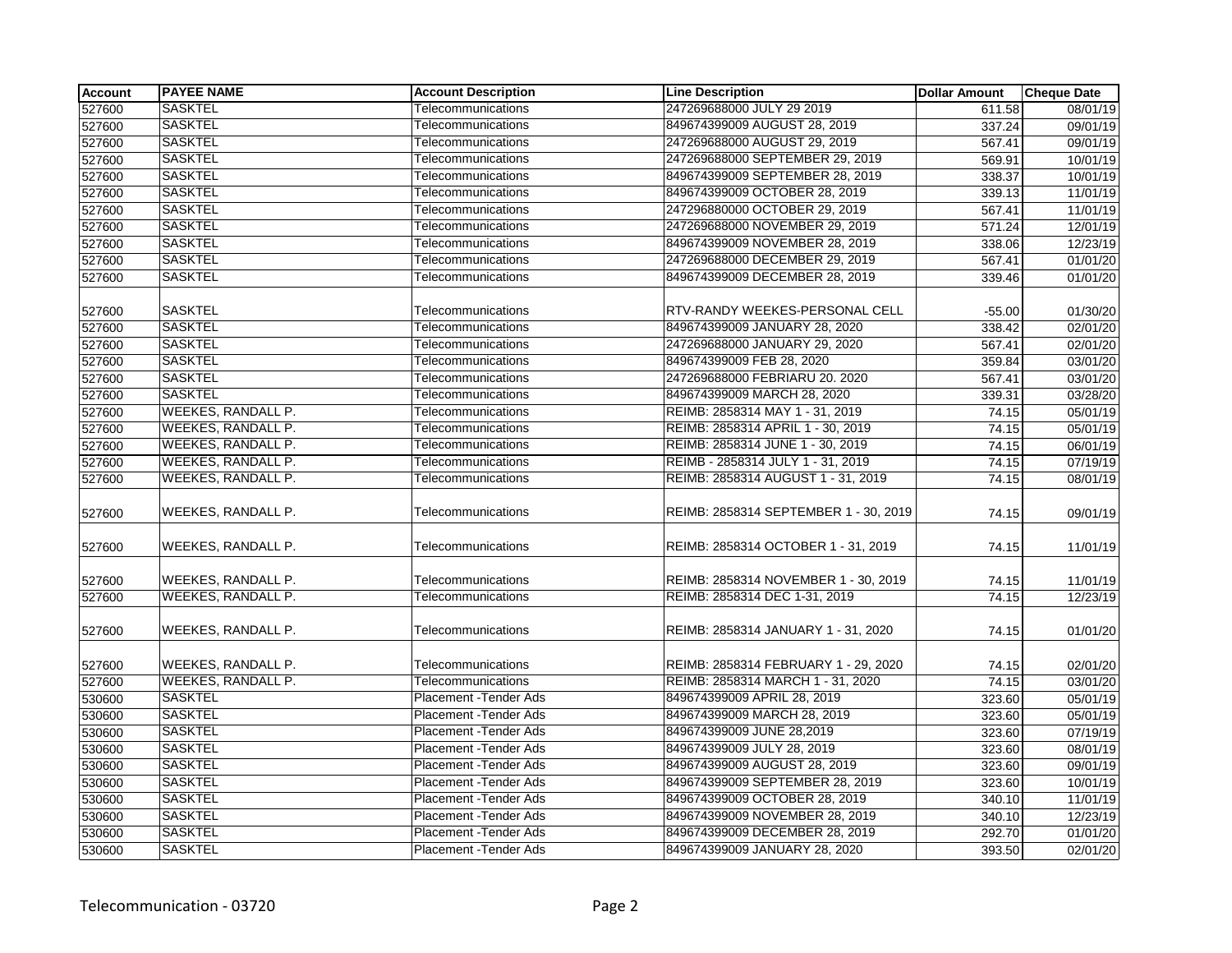| <b>Account</b> | <b>IPAYEE NAME</b> | <b>IAccount Description</b>  | lLine Description           | <b>IDollar</b><br><b>≀ Amount</b> | <b>ICheque Date</b> |
|----------------|--------------------|------------------------------|-----------------------------|-----------------------------------|---------------------|
| 530600         | <b>ISASKTEL</b>    | Placement<br>t -Tender Ads   | 849674399009 FEB 28, 2020   | 343.10                            | 03/01/20            |
| 530600         | <b>SASKTEL</b>     | t -Tender Ads<br>Placement - | 849674399009 MARCH 28, 2020 | 343.10                            | 03/28/20            |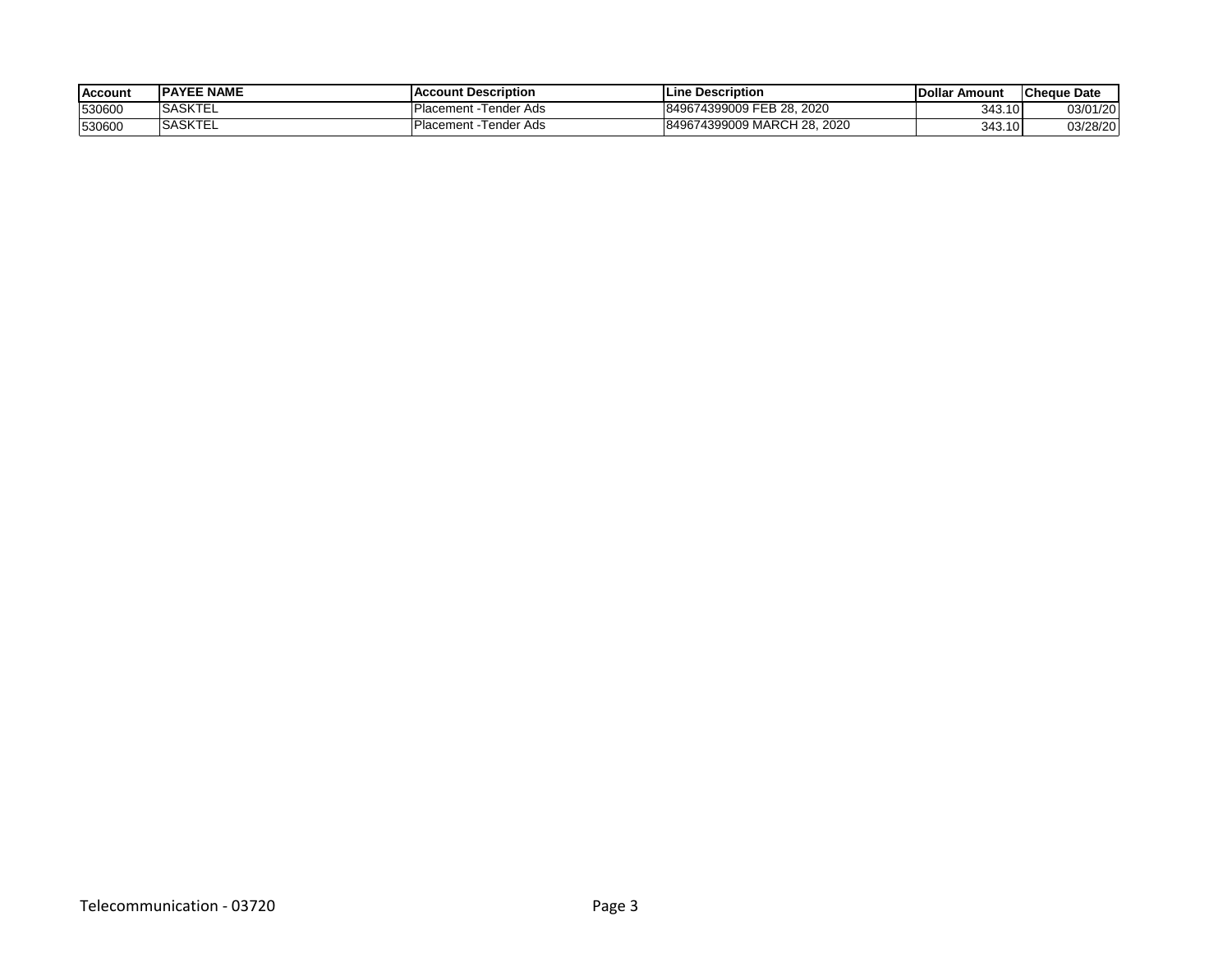### **Weekes, Randy 2019-2020**

### **LEGISLATIVE ASSEMBLY OF SASKATCHEWAN MEMBERS' ACCOUNTABILITY AND DISCLOSURE REPORT For the fiscal year ending March 31, 2020**

### **DIRECTIVE #3.1 - MLA TRAVEL AND LIVING EXPENSES**

### **2019-2020 TOTAL: \$52,930.98**

| <b>Account</b> | <b>PAYEE NAME</b>         | <b>Account Description</b>  | <b>Line Description</b>              | <b>Dollar Amount</b> | <b>Cheque Date</b> |
|----------------|---------------------------|-----------------------------|--------------------------------------|----------------------|--------------------|
|                |                           |                             |                                      |                      |                    |
| 541900         | <b>WEEKES, RANDALL P.</b> | <b>Elected Rep - Travel</b> | MLA TRAVEL APRIL 1 - 15, 2019        | 2,526.05             | 05/06/19           |
| 541900         | WEEKES, RANDALL P.        | <b>Elected Rep - Travel</b> | MLA TRAVEL APRIL 16 - MAY 4, 2019    | 2,150.36             | 05/06/19           |
|                |                           |                             | APRIL 2019 MLA REGINA                |                      |                    |
| 541900         | WEEKES, RANDALL P.        | <b>Elected Rep - Travel</b> | <b>ACCOMMODATIONS</b>                | 700.66               | 05/06/19           |
| 541900         | WEEKES, RANDALL P.        | <b>Elected Rep - Travel</b> | MLA TRAVEL MAY 24 - JUN 4, 2019      | 1,211.31             | 06/07/19           |
| 541900         | WEEKES, RANDALL P.        | <b>Elected Rep - Travel</b> | MLA TRAVEL MAY 5 - 23, 2019          | 2,063.55             | 06/07/19           |
|                |                           |                             | MAY 2019 MLA REGINA                  |                      |                    |
| 541900         | WEEKES, RANDALL P.        | Elected Rep - Travel        | <b>ACCOMMODATONS</b>                 | 677.98               | 06/20/19           |
|                |                           |                             | MAY 2019 MLA REGINA                  |                      |                    |
| 541900         | <b>WEEKES, RANDALL P.</b> | <b>Elected Rep - Travel</b> | <b>ACCOMMODATIONS</b>                | 2,404.46             | 06/20/19           |
| 541900         | <b>WEEKES, RANDALL P.</b> | <b>Elected Rep - Travel</b> | MLA TRAVEL JUNE 5 - 15, 2019         | 1.997.35             | 06/20/19           |
| 541900         | <b>WEEKES, RANDALL P.</b> | <b>Elected Rep - Travel</b> | MLA TRAVEL JUNE 17 - 28, 2019        | 1,491.65             | 07/08/19           |
|                |                           |                             | JUNE 2019 MLA REGINA                 |                      |                    |
| 541900         | <b>WEEKES, RANDALL P.</b> | <b>Elected Rep - Travel</b> | <b>ACCOMMODATIONS</b>                | 751.91               | 07/17/19           |
| 541900         | <b>WEEKES, RANDALL P.</b> | <b>Elected Rep - Travel</b> | MLA TRAVEL JULY 2 - 12, 2019         | 1,487.31             | 07/17/19           |
|                |                           |                             | JULY 2019 MLA REGINA                 |                      |                    |
| 541900         | WEEKES, RANDALL P.        | Elected Rep - Travel        | <b>ACCOMMODATIONS</b>                | 735.89               | 08/22/19           |
|                |                           |                             |                                      |                      |                    |
| 541900         | WEEKES, RANDALL P.        | Elected Rep - Travel        | MLA TRAVEL JULY 26 - AUGUST 13, 2019 | 2,226.57             | 09/16/19           |
|                |                           |                             | AUGUST 2019 MLA REGINA               |                      |                    |
| 541900         | WEEKES, RANDALL P.        | Elected Rep - Travel        | <b>ACCOMMODATIONS</b>                | 627.59               | 09/16/19           |
|                |                           |                             | MLA TRAVEL AUGUST 14 - SEPTEMBER     |                      |                    |
| 541900         | WEEKES, RANDALL P.        | Elected Rep - Travel        | 10, 2019                             | 1,629.44             | 09/16/19           |
|                |                           |                             | SEPTEMBER 2019 MLA REGINA            |                      |                    |
| 541900         | WEEKES, RANDALL P.        | <b>Elected Rep - Travel</b> | <b>ACCOMMODATIONS</b>                | 641.65               | 10/09/19           |
|                |                           |                             |                                      |                      |                    |
| 541900         | WEEKES, RANDALL P.        | <b>Elected Rep - Travel</b> | MLA TRAVEL SEPTEMBER 27 - 30, 2019   | 369.83               | 10/09/19           |
|                |                           |                             |                                      |                      |                    |
| 541900         | <b>WEEKES, RANDALL P.</b> | <b>Elected Rep - Travel</b> | MLA TRAVEL SEPTEMBER 11 - 26, 2019   | 2,537.22             | 10/09/19           |
| 541900         | WEEKES, RANDALL P.        | <b>Elected Rep - Travel</b> | MLA TRAVEL OCTOBER 2 - 24, 2019      | 2,692.71             | 11/01/19           |
| 541900         | WEEKES, RANDALL P.        | <b>Elected Rep - Travel</b> | MLA TRAVEL OCT 25-NOV 8, 2019        | 2,678.70             | 11/08/19           |
|                |                           |                             | MLA TRAVEL NOVEMBER 27 -             |                      |                    |
| 541900         | WEEKES, RANDALL P.        | <b>Elected Rep - Travel</b> | <b>DECEMBER 13, 2019</b>             | 2,251.38             | 12/18/19           |
|                |                           |                             | OCTOBER 2019 MLA REGINA              |                      |                    |
| 541900         | <b>WEEKES, RANDALL P.</b> | Elected Rep - Travel        | <b>ACCOMMODATIONS</b>                | 685.57               | 12/18/19           |
| 541900         | <b>WEEKES, RANDALL P.</b> | <b>Elected Rep - Travel</b> | MLA TRAVEL NOVEMBER 9 - 26, 2019     | 2,376.95             | 12/18/19           |
|                |                           |                             | NOVEMBER 2019 MLA REGINA             |                      |                    |
| 541900         | WEEKES, RANDALL P.        | Elected Rep - Travel        | <b>ACCOMMODATIONS</b>                | 702.86               | 12/18/19           |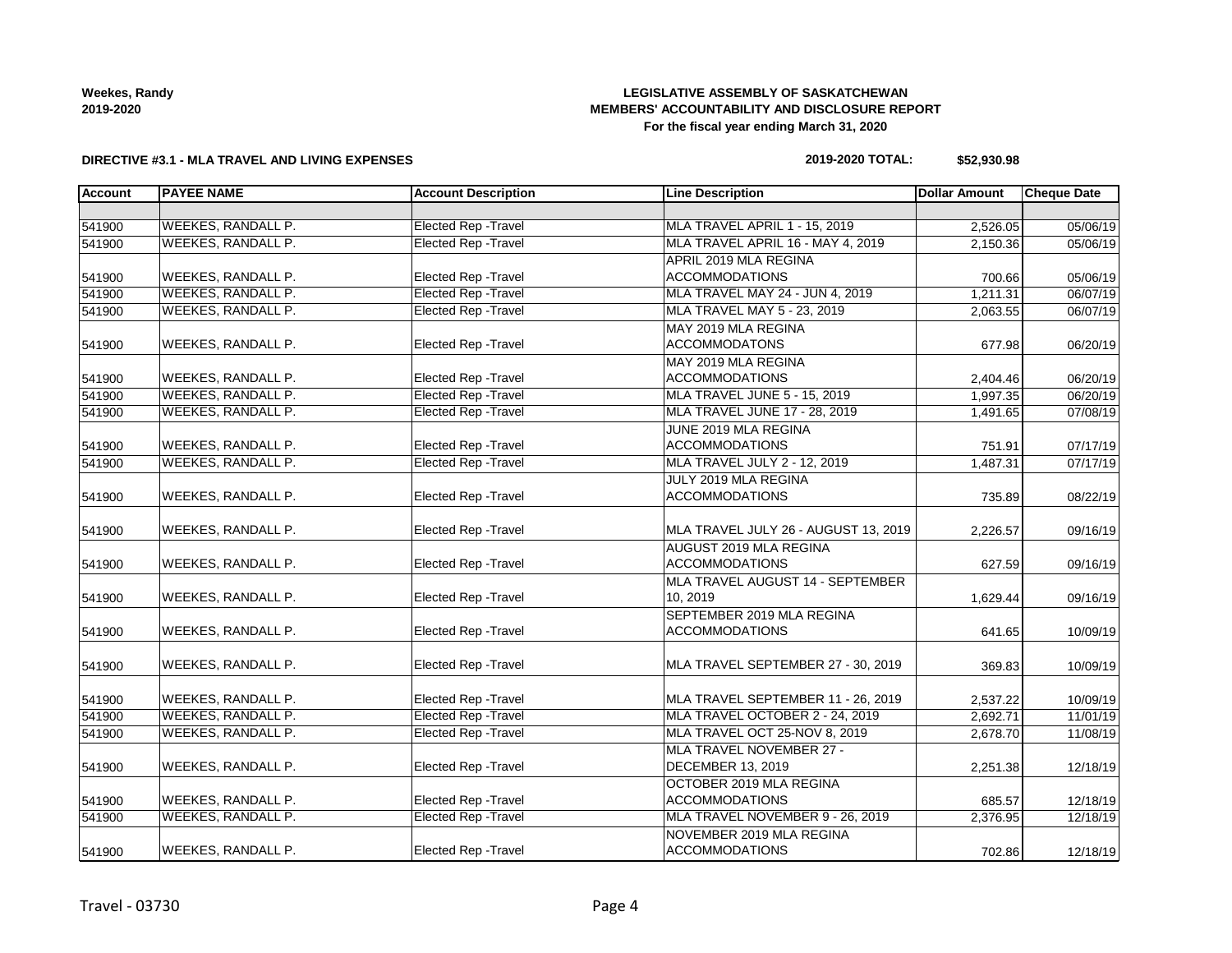| <b>Account</b> | <b>IPAYEE NAME</b>        | <b>Account Description</b>  | <b>Line Description</b>           | Dollar Amount | <b>Cheque Date</b> |
|----------------|---------------------------|-----------------------------|-----------------------------------|---------------|--------------------|
|                |                           |                             | <b>IDECEMBER 2019 MLA REGINA</b>  |               |                    |
| 541900         | <b>WEEKES, RANDALL P.</b> | Elected Rep - Travel        | ACCOMMODATIONS                    | 677.17        | 01/01/20           |
| 541900         | <b>WEEKES, RANDALL P.</b> | Elected Rep - Travel        | MLA TRAVEL DECEMBER 14 - 27, 2019 | 1,278.31      | 01/07/20           |
| 541900         | <b>WEEKES, RANDALL P.</b> | Elected Rep - Travel        | MLA TRAVEL JANUARY 3 - 14, 2020   | 1,259.00      | 01/17/20           |
| 541900         | <b>WEEKES, RANDALL P.</b> | <b>Elected Rep - Travel</b> | MLA TRAVEL AUG 7-8, 2019          | 318.13        | 02/04/20           |
| 541900         | <b>WEEKES, RANDALL P.</b> | <b>Elected Rep - Travel</b> | MLA TRAVEL JAN 31-FEB 15, 2020    | 2,527.95      | 02/26/20           |
|                |                           |                             | JAN 2020 MLA REGINA               |               |                    |
| 541900         | <b>WEEKES, RANDALL P.</b> | Elected Rep - Travel        | <b>ACCOMMODATIONS</b>             | 686.12        | 02/26/20           |
| 541900         | <b>WEEKES, RANDALL P.</b> | Elected Rep - Travel        | MLA TRAVEL JAN 15-30, 2020        | 2,429.00      | 02/26/20           |
| 541900         | <b>WEEKES, RANDALL P.</b> | Elected Rep - Travel        | MLA TRAVEL FEB 17-MARCH 1, 2020   | 2,066.05      | 03/01/20           |
| 541900         | <b>WEEKES, RANDALL P.</b> | <b>Elected Rep - Travel</b> | MLA TRAVEL MARCH 2-8,2020         | 1,238.50      | 03/09/20           |
|                |                           |                             | FEB 2020 MLA REGINA               |               |                    |
| 541900         | <b>WEEKES, RANDALL P.</b> | Elected Rep - Travel        | <b>ACCOMMODATION</b>              | 680.80        | 03/09/20           |
| 541900         | <b>WEEKES, RANDALL P.</b> | Elected Rep - Travel        | MLA TRAVEL MARCH 9 - 24, 2020     | 2,044.50      | 03/30/20           |
| 541900         | <b>WEEKES, RANDALL P.</b> | Elected Rep - Travel        | MLA TRAVEL MARCH 31, 2020         | 106.50        | 03/31/20           |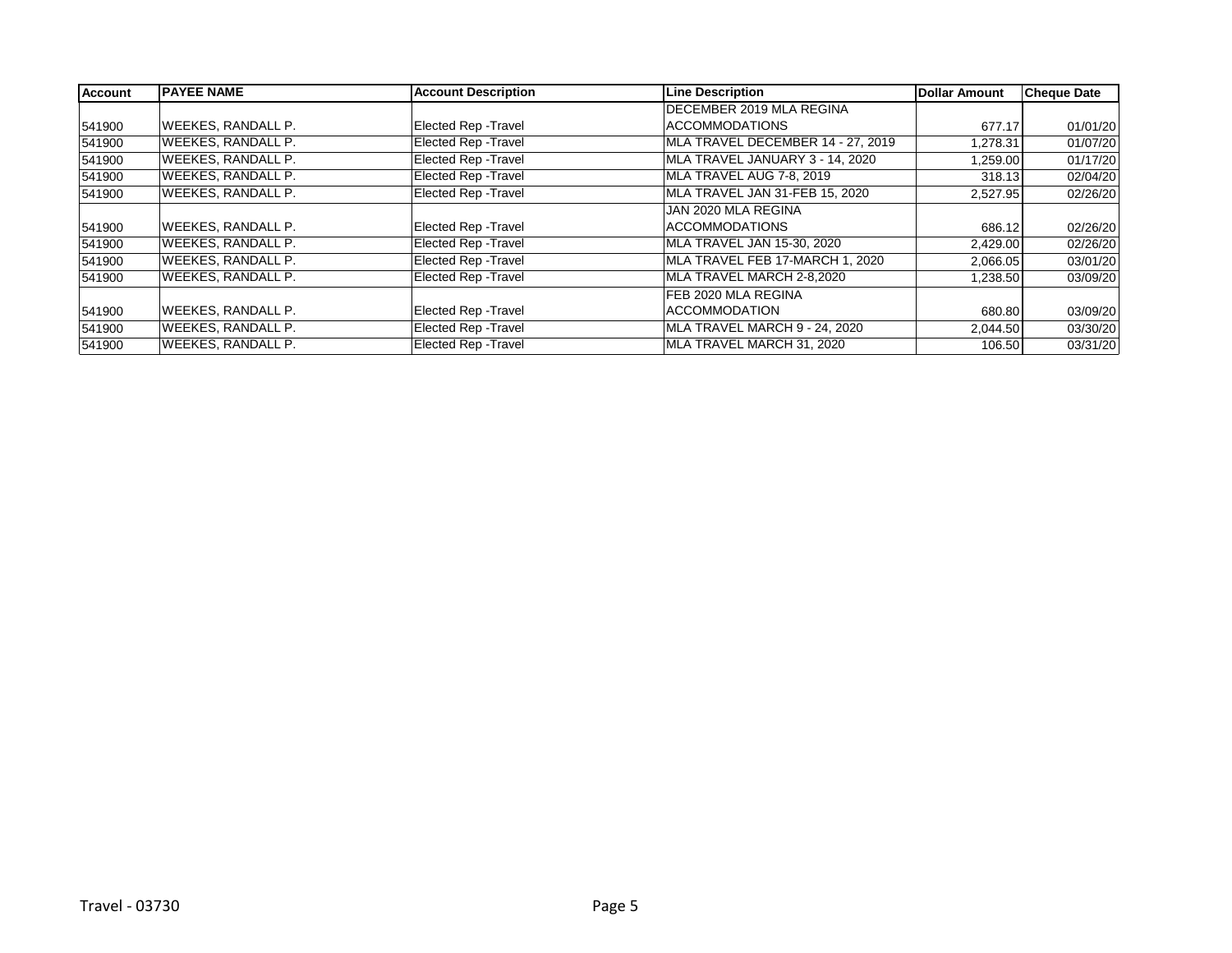# **DIRECTIVE #4.1 - CONSTITUENCY SERVICE EXPENSES**

### **LEGISLATIVE ASSEMBLY OF SASKATCHEWAN MEMBERS' ACCOUNTABILITY AND DISCLOSURE REPORT For the fiscal year ending March 31, 2020**

**2019-2020 TOTAL: \$54,777.59**

| <b>Account</b> | <b>PAYEE NAME</b>        | <b>Account Description</b>                | <b>Line Description</b>        | <b>Dollar Amount</b> | <b>Cheque Date</b> |
|----------------|--------------------------|-------------------------------------------|--------------------------------|----------------------|--------------------|
|                |                          |                                           |                                |                      |                    |
| 522000         | <b>BETHANY COLLEGE</b>   | Rent of Ground, Buildings and Other Space | APRIL 2019 MLA OFFICE RENT     | 100.00               | 04/01/19           |
| 522000         | <b>BETHANY COLLEGE</b>   | Rent of Ground, Buildings and Other Space | MAY 2019 MLA OFFICE RENT       | 100.00               | 04/12/19           |
| 522000         | <b>BETHANY COLLEGE</b>   | Rent of Ground, Buildings and Other Space | JUNE 2019 MLA OFFICE RENT      | 100.00               | 05/15/19           |
| 522000         | BETHANY COLLEGE          | Rent of Ground, Buildings and Other Space | JULY 2019 MLA OFFICE RENT      | 100.00               | 06/21/19           |
| 522000         | BETHANY COLLEGE          | Rent of Ground, Buildings and Other Space | AUGUST 2019 MLA OFFICE RENT    | 100.00               | 07/18/19           |
| 522000         | BETHANY COLLEGE          | Rent of Ground, Buildings and Other Space | SEPTEMBER 2019 MLA OFFICE RENT | 100.00               | 08/19/19           |
| 522000         | BETHANY COLLEGE          | Rent of Ground, Buildings and Other Space | OCTOBER 2019 MLA OFFICE RENT   | 100.00               | 09/13/19           |
| 522000         | <b>BETHANY COLLEGE</b>   | Rent of Ground, Buildings and Other Space | NOVEMBER 2019 MLA OFFICE RENT  | 100.00               | 10/08/19           |
| 522000         | <b>BETHANY COLLEGE</b>   | Rent of Ground, Buildings and Other Space | DECEMBER 2019 MLA OFFICE RENT  | 100.00               | 11/05/19           |
| 522000         | <b>BETHANY COLLEGE</b>   | Rent of Ground, Buildings and Other Space | JANUARY 2020 MLA OFFICE RENT   | 100.00               | 01/01/20           |
| 522000         | <b>BETHANY COLLEGE</b>   | Rent of Ground, Buildings and Other Space | FEB 2020 MLA OFFICE RENT       | 100.00               | 02/01/20           |
| 522000         | <b>BETHANY COLLEGE</b>   | Rent of Ground, Buildings and Other Space | MARCH 2020 MLA OFFICE RENT     | 100.00               | 03/01/20           |
| 522000         | <b>BUSCHYNSKYI, RICK</b> | Rent of Ground, Buildings and Other Space | APRIL 2019 MLA OFFICE RENT     | 1,100.00             | 04/01/19           |
| 522000         | <b>BUSCHYNSKYI, RICK</b> | Rent of Ground, Buildings and Other Space | MAY 2019 MLA OFFICE RENT       | 1,100.00             | 04/12/19           |
| 522000         | <b>BUSCHYNSKYI, RICK</b> | Rent of Ground, Buildings and Other Space | JUNE 2019 MLA OFFICE RENT      | 1,100.00             | 05/15/19           |
| 522000         | <b>BUSCHYNSKYI, RICK</b> | Rent of Ground, Buildings and Other Space | JULY 2019 MLA OFFICE RENT      | 1,100.00             | 06/12/19           |
| 522000         | <b>BUSCHYNSKYI, RICK</b> | Rent of Ground, Buildings and Other Space | AUGUST 2019 MLA OFFICE RENT    | 1,100.00             | 07/18/19           |
| 522000         | <b>BUSCHYNSKYI, RICK</b> | Rent of Ground, Buildings and Other Space | SEPTEMBER 2019 MLA OFFICE RENT | 1,100.00             | 08/02/19           |
| 522000         | <b>BUSCHYNSKYI, RICK</b> | Rent of Ground, Buildings and Other Space | OCTOBER 2019 MLA OFFICE RENT   | 1,100.00             | 09/10/19           |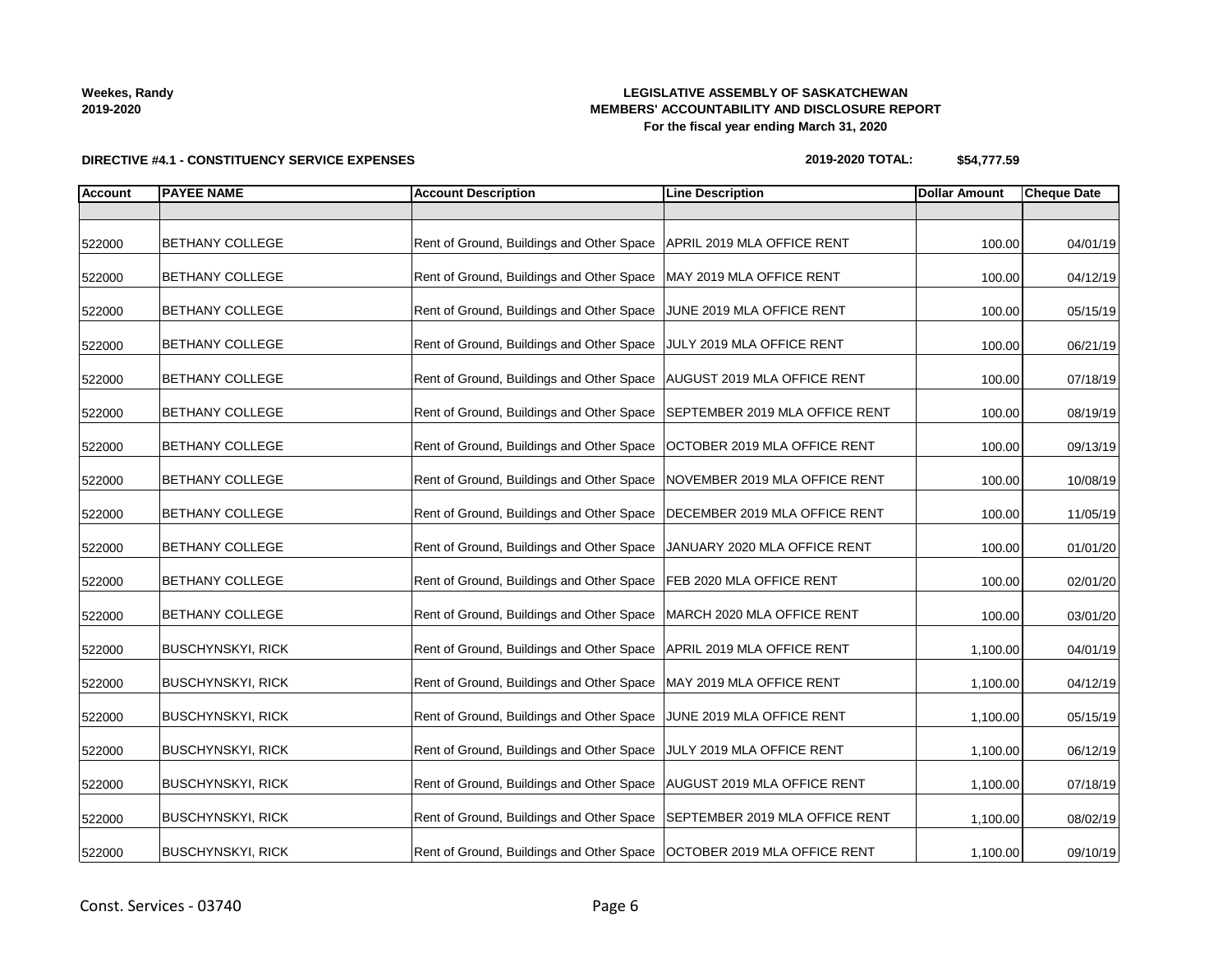| <b>Account</b> | <b>PAYEE NAME</b>               | <b>Account Description</b>                                                | <b>Line Description</b>         | <b>Dollar Amount</b> | <b>Cheque Date</b> |
|----------------|---------------------------------|---------------------------------------------------------------------------|---------------------------------|----------------------|--------------------|
|                |                                 |                                                                           |                                 |                      |                    |
| 522000         | <b>BUSCHYNSKYI, RICK</b>        | Rent of Ground, Buildings and Other Space NOVEMBER 2019 MLA OFFICE RENT   |                                 | 1,100.00             | 10/01/19           |
| 522000         | <b>BUSCHYNSKYI, RICK</b>        | Rent of Ground, Buildings and Other Space   DECEMBER 2019 MLA OFFICE RENT |                                 | 1,100.00             | 11/05/19           |
| 522000         | <b>BUSCHYNSKYI, RICK</b>        | Rent of Ground, Buildings and Other Space                                 | FEB 2020 MLA OFFICE RENT        | 1,100.00             | 02/01/20           |
| 522000         | <b>BUSCHYNSKYI, RICK</b>        | Rent of Ground, Buildings and Other Space JJAN 2020 MLA OFFICE RENT       |                                 | 1,100.00             | 02/04/20           |
| 522000         | <b>BUSCHYNSKYI, RICK</b>        | Rent of Ground, Buildings and Other Space   MARCH 2020 MLA OFFICE RENT    |                                 | 1,100.00             | 03/01/20           |
| 522000         | WEEKES, RANDALL P.              | Rent of Ground, Buildings and Other Space  REIMB: HALL RENTAL             |                                 | 100.00               | 02/01/20           |
| 522000         | WEEKES, RANDALL P.              | Rent of Ground, Buildings and Other Space REIMB: HALL RENTAL              |                                 | 75.00                | 02/04/20           |
| 522000         | <b>WEEKES, RANDALL P.</b>       | Rent of Ground, Buildings and Other Space  REIMB: HALL RENTAL             |                                 | 260.00               | 02/27/20           |
| 522000         | WEEKES, RANDALL P.              | Rent of Ground, Buildings and Other Space                                 | <b>REIMB: HALL RENTAL</b>       | 150.00               | 02/27/20           |
| 522000         | WEEKES, RANDALL P.              | Rent of Ground, Buildings and Other Space  REIMB: HALL RENTAL             |                                 | 50.00                | 03/01/20           |
|                | MINISTER OF FINANCE-MINISTRY OF |                                                                           |                                 |                      |                    |
| 522200         | <b>CENTRAL SERVICES</b>         | Rent of Photocopiers                                                      | <b>COPIER CHARGES</b>           | 100.00               | 01/01/20           |
| 522200         | <b>SUCCESS OFFICE SYSTEMS</b>   | Rent of Photocopiers                                                      | <b>COPIER CHARGES</b>           | 160.42               | 05/07/19           |
| 522200         | <b>SUCCESS OFFICE SYSTEMS</b>   | Rent of Photocopiers                                                      | <b>COPIER CHARGES</b>           | 147.35               | 06/04/19           |
| 522200         | <b>SUCCESS OFFICE SYSTEMS</b>   | Rent of Photocopiers                                                      | <b>COPIER CHARGES</b>           | 127.72               | 08/01/19           |
| 522200         | <b>SUCCESS OFFICE SYSTEMS</b>   | Rent of Photocopiers                                                      | <b>COPIER CHARGES</b>           | 289.17               | 08/06/19           |
| 522200         | <b>SUCCESS OFFICE SYSTEMS</b>   | Rent of Photocopiers                                                      | <b>COPIER CHARGES</b>           | 148.03               | 09/09/19           |
| 522200         | <b>SUCCESS OFFICE SYSTEMS</b>   | Rent of Photocopiers                                                      | <b>COPIER CHARGES</b>           | 149.79               | 10/02/19           |
| 522200         | <b>SUCCESS OFFICE SYSTEMS</b>   | Rent of Photocopiers                                                      | <b>COPIER CHARGES</b>           | 192.80               | 11/06/19           |
| 522200         | <b>SUCCESS OFFICE SYSTEMS</b>   | <b>Rent of Photocopiers</b>                                               | <b>COPIER CHARGES</b>           | 153.78               | 12/03/19           |
| 522200         | <b>SUCCESS OFFICE SYSTEMS</b>   | <b>Rent of Photocopiers</b>                                               | <b>COPIER CHARGES</b>           | 185.43               | 01/07/20           |
| 522200         | <b>SUCCESS OFFICE SYSTEMS</b>   | Rent of Photocopiers                                                      | <b>COPIER CHARGES</b>           | 352.25               | 02/05/20           |
| 522200         | <b>SUCCESS OFFICE SYSTEMS</b>   | Rent of Photocopiers                                                      | <b>COPIER CHARGES</b>           | 367.57               | 03/04/20           |
| 522500         | PERDUE AGENCIES LTD.            | <b>Insurance Premiums</b>                                                 | <b>INSURANCE 2019-2020</b>      | 540.60               | 10/01/19           |
| 522700         | <b>SASKPOWER CORPORATION</b>    | Utilities - Electricity and Nat Gas                                       | 500000602846 APRIL 16, 2019     | 58.81                | 05/01/19           |
| 522700         | SASKPOWER CORPORATION           | Utilities - Electricity and Nat Gas                                       | 500000602846 MAY 16, 2019       | 46.00                | 06/01/19           |
| 522700         | <b>SASKPOWER CORPORATION</b>    | Utilities - Electricity and Nat Gas                                       | 500000602846 JUNE 18, 2019      | 49.25                | 07/01/19           |
| 522700         | <b>SASKPOWER CORPORATION</b>    | Utilities - Electricity and Nat Gas                                       | 500000602846 JULY 17, 2019      | 46.47                | 08/01/19           |
| 522700         | SASKPOWER CORPORATION           | Utilities - Electricity and Nat Gas                                       | 500000602846 AUGUST 19, 2019    | 40.41                | 09/01/19           |
| 522700         | SASKPOWER CORPORATION           | Utilities - Electricity and Nat Gas                                       | 500000602846 SEPTEMBER 18, 2019 | 59.95                | 10/01/19           |
| 522700         | <b>SASKPOWER CORPORATION</b>    | Utilities - Electricity and Nat Gas                                       | 500000602846 OCTOBER 17, 2019   | 55.01                | 10/17/19           |
| 522700         | SASKPOWER CORPORATION           | Utilities - Electricity and Nat Gas                                       | 500000602846 NOVEMBER 19, 2019  | 51.12                | 12/01/19           |
| 522700         | SASKPOWER CORPORATION           | Utilities - Electricity and Nat Gas                                       | 500000602846 DECEMBER 17, 2019  | 61.68                | 01/01/20           |
| 522700         | SASKPOWER CORPORATION           | Utilities - Electricity and Nat Gas                                       | 500000602846 JANUARY 17, 2020   | 58.97                | 02/01/20           |
| 522700         | SASKPOWER CORPORATION           | Utilities - Electricity and Nat Gas                                       | 500000+0395+ FEBRUARY 18, 2020  | 83.22                | 03/01/20           |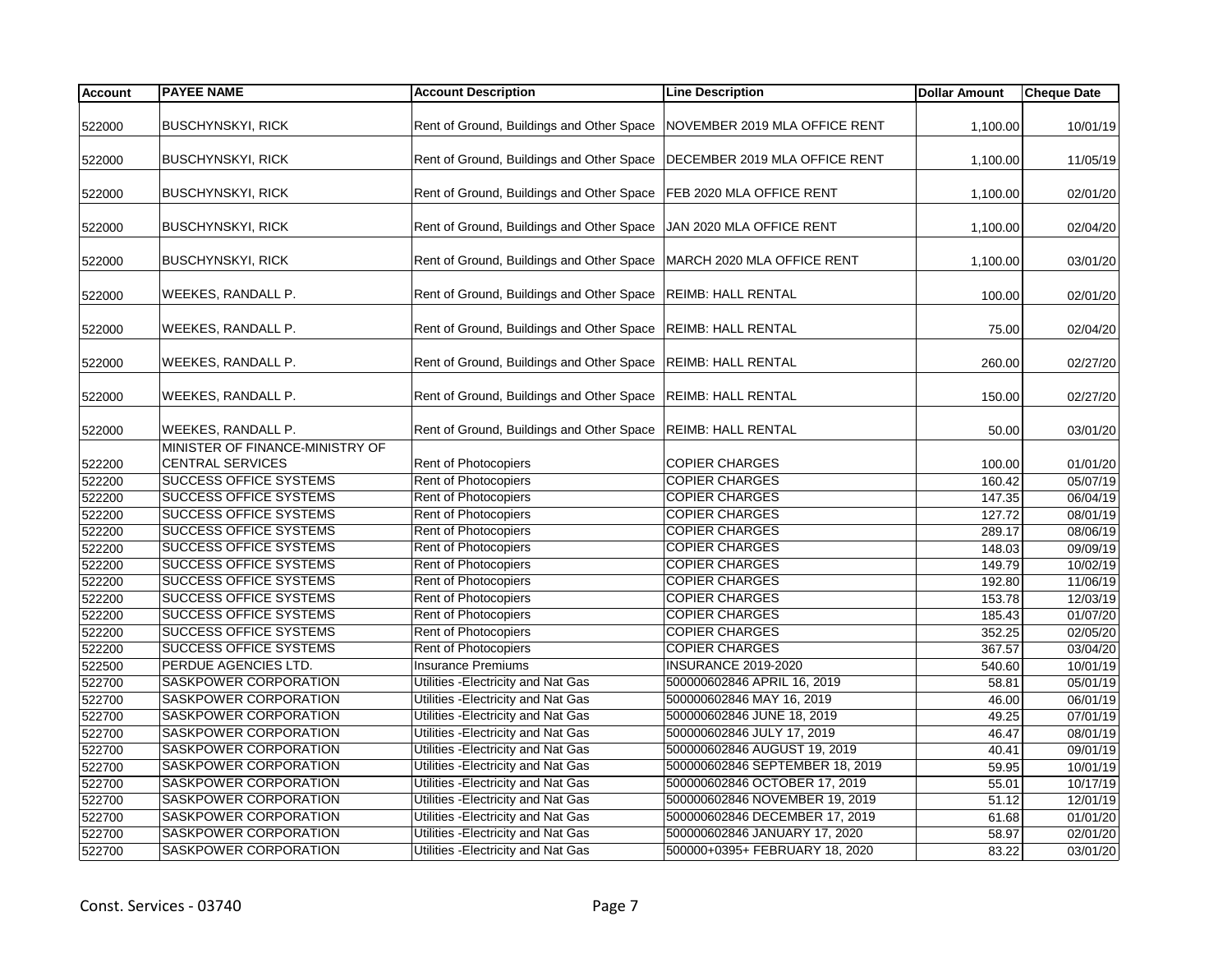| <b>Account</b> | <b>PAYEE NAME</b>                     | <b>Account Description</b>                | <b>Line Description</b>         | <b>Dollar Amount</b> | <b>Cheque Date</b> |
|----------------|---------------------------------------|-------------------------------------------|---------------------------------|----------------------|--------------------|
| 522700         | SASKPOWER CORPORATION                 | Utilities - Electricity and Nat Gas       | 500000602846 MARCH 17, 2020     | 56.00                | 03/17/20           |
| 525000         | CANADA POST CORPORATION               | Postal, Courier, Freight and Related      | <b>POSTAGE</b>                  | 1,239.52             | 06/01/19           |
| 525000         | CANADA POST CORPORATION               | Postal, Courier, Freight and Related      | MAILING SERVICES R. WEEKES, MLA | 936.59               | 02/01/20           |
|                | MINISTER OF FINANCE-MINISTRY OF       |                                           |                                 |                      |                    |
| 525000         | <b>CENTRAL SERVICES</b>               | Postal, Courier, Freight and Related      | DECEMBER MAILOUTS               | 40.27                | 02/18/20           |
|                | PRAIRIE ADVERTISING DISTRIBUTORS      |                                           |                                 |                      |                    |
| 525000         | LTD.                                  | Postal, Courier, Freight and Related      | <b>MAIL PREP</b>                | 179.52               | 06/01/19           |
| 525000         | SASKATCHEWAN PARTY CAUCUS             | Postal, Courier, Freight and Related      | <b>POSTAGE</b>                  | 44.64                | 09/01/19           |
| 525000         | WEEKES, RANDALL P.                    | Postal, Courier, Freight and Related      | <b>REIMB: POSTAGE</b>           | 423.17               | 05/01/19           |
| 525000         | WEEKES, RANDALL P.                    | Postal, Courier, Freight and Related      | <b>REIMB: POSTAGE</b>           | 15.06                | 05/01/19           |
| 525000         | <b>WEEKES, RANDALL P.</b>             | Postal, Courier, Freight and Related      | <b>REIMB: POSTAGE</b>           | 15.06                | 05/03/19           |
| 525000         | WEEKES, RANDALL P.                    | Postal, Courier, Freight and Related      | <b>REIMB: POSTAGE</b>           | 3.28                 | 05/10/19           |
| 525000         | <b>WEEKES, RANDALL P.</b>             | Postal, Courier, Freight and Related      | <b>REIMB: POSTAGE</b>           | 9.11                 | 06/04/19           |
| 525000         | WEEKES, RANDALL P.                    | Postal, Courier, Freight and Related      | <b>REIMB: POSTAGE</b>           | 15.33                | 06/14/19           |
| 525000         | <b>WEEKES, RANDALL P.</b>             | Postal, Courier, Freight and Related      | <b>REIMB: POSTAGE</b>           | 50.89                | 07/01/19           |
| 525000         | <b>WEEKES, RANDALL P.</b>             | Postal, Courier, Freight and Related      | <b>REIMB: POSTAGE</b>           | 5.27                 | 07/01/19           |
| 525000         | WEEKES, RANDALL P.                    | Postal, Courier, Freight and Related      | <b>REIMB: POSTAGE</b>           | 15.33                | 08/01/19           |
| 525000         | <b>WEEKES, RANDALL P.</b>             | Postal, Courier, Freight and Related      | <b>REIMB: POSTAGE</b>           | 507.26               | 09/01/19           |
| 525000         | <b>WEEKES, RANDALL P.</b>             | Postal, Courier, Freight and Related      | <b>REIMB: POSTAGE</b>           | 15.13                | 11/22/19           |
| 525000         | <b>WEEKES, RANDALL P.</b>             | Postal, Courier, Freight and Related      | <b>REIMB: POSTAGE</b>           | 15.13                | 12/01/19           |
| 525000         | WEEKES, RANDALL P.                    | Postal, Courier, Freight and Related      | <b>REIMB: POSTAGE</b>           | 15.59                | 01/01/20           |
| 525000         | WEEKES, RANDALL P.                    | Postal, Courier, Freight and Related      | <b>REIMB: POSTAGE</b>           | 0.89                 | 01/06/20           |
| 525000         | WEEKES, RANDALL P.                    | Postal, Courier, Freight and Related      | <b>REIMB: POSTAGE</b>           | 91.69                | 01/10/20           |
| 525000         | <b>WEEKES, RANDALL P.</b>             | Postal, Courier, Freight and Related      | <b>REIMB: POSTAGE</b>           | 4.66                 | 02/01/20           |
| 525000         | <b>WEEKES, RANDALL P.</b>             | Postal, Courier, Freight and Related      | <b>REIMB: POSTAGE</b>           | 190.85               | 02/01/20           |
| 525000         | WEEKES, RANDALL P.                    | Postal, Courier, Freight and Related      | <b>REIMB: POSTAGE</b>           | 82.47                | 02/04/20           |
| 525000         | WEEKES, RANDALL P.                    | Postal, Courier, Freight and Related      | <b>REIMB: POSTAGE</b>           | 182.81               | 02/27/20           |
| 525000         | WEEKES, RANDALL P.                    | Postal, Courier, Freight and Related      | <b>REIMB: POSTAGE</b>           | 53.92                | 02/27/20           |
| 525000         | <b>WEEKES, RANDALL P.</b>             | Postal, Courier, Freight and Related      | <b>REIMB: POSTAGE</b>           | 169.74               | 03/01/20           |
| 525000         | WEEKES, RANDALL P.                    | Postal, Courier, Freight and Related      | <b>REIMB: POSTAGE</b>           | 5,853.84             | 03/01/20           |
| 525000         | WEEKES, RANDALL P.                    | Postal, Courier, Freight and Related      | <b>REIMB: POSTAGE</b>           | 831.14               | 03/06/20           |
|                | <b>WESTERN WIRELESS</b>               |                                           |                                 |                      |                    |
| 528000         | <b>COMMUNICATIONS</b>                 | <b>Support Services</b>                   | <b>TECH SERVICES</b>            | 42.40                | 08/01/19           |
| 528100         | WEEKES, RANDALL P.                    | <b>Information Services Subscriptions</b> | <b>REIMB: SUBSCRIPTIONS</b>     | 174.99               | 08/01/19           |
| 528100         | WEEKES, RANDALL P.                    | <b>Information Services Subscriptions</b> | <b>REIMB: SUBSCRIPTIONS</b>     | 133.19               | 08/01/19           |
| 529000         | HINSE, ALEXANDER                      | <b>General Contractual Services</b>       | <b>SIGN REPAIR</b>              | 52.50                | 06/14/19           |
| 530300         | <b>MARU GROUP CANADA INC.</b>         | Primary Research/Focus group              | Ad Hoc Research                 | 632.98               | 05/01/19           |
| 530300         | MARU GROUP CANADA INC.                | Primary Research/Focus group              | Ad Hoc Research                 | 632.98               | 08/01/19           |
| 530300         | MARU GROUP CANADA INC.                | Primary Research/Focus group              | AD HOC RESEARCH                 | 661.11               | 11/01/19           |
| 530300         | MARU GROUP CANADA INC.                | Primary Research/Focus group              | Ad Hoc Research                 | 661.11               | 03/01/20           |
| 530500         | <b>ASQUITH, TOWN OF</b>               | Media Placement                           | <b>ADVERTISING</b>              | 100.00               | 09/03/19           |
| 530500         | <b>BIGGAR MINOR BALL</b>              | Media Placement                           | <b>ADVERTISING</b>              | 100.00               | 10/01/19           |
|                | <b>BIGGAR NATIONALS SENIOR HOCKEY</b> |                                           |                                 |                      |                    |
| 530500         | <b>CLUB</b>                           | Media Placement                           | <b>ADVERTISING</b>              | 294.21               | 10/01/19           |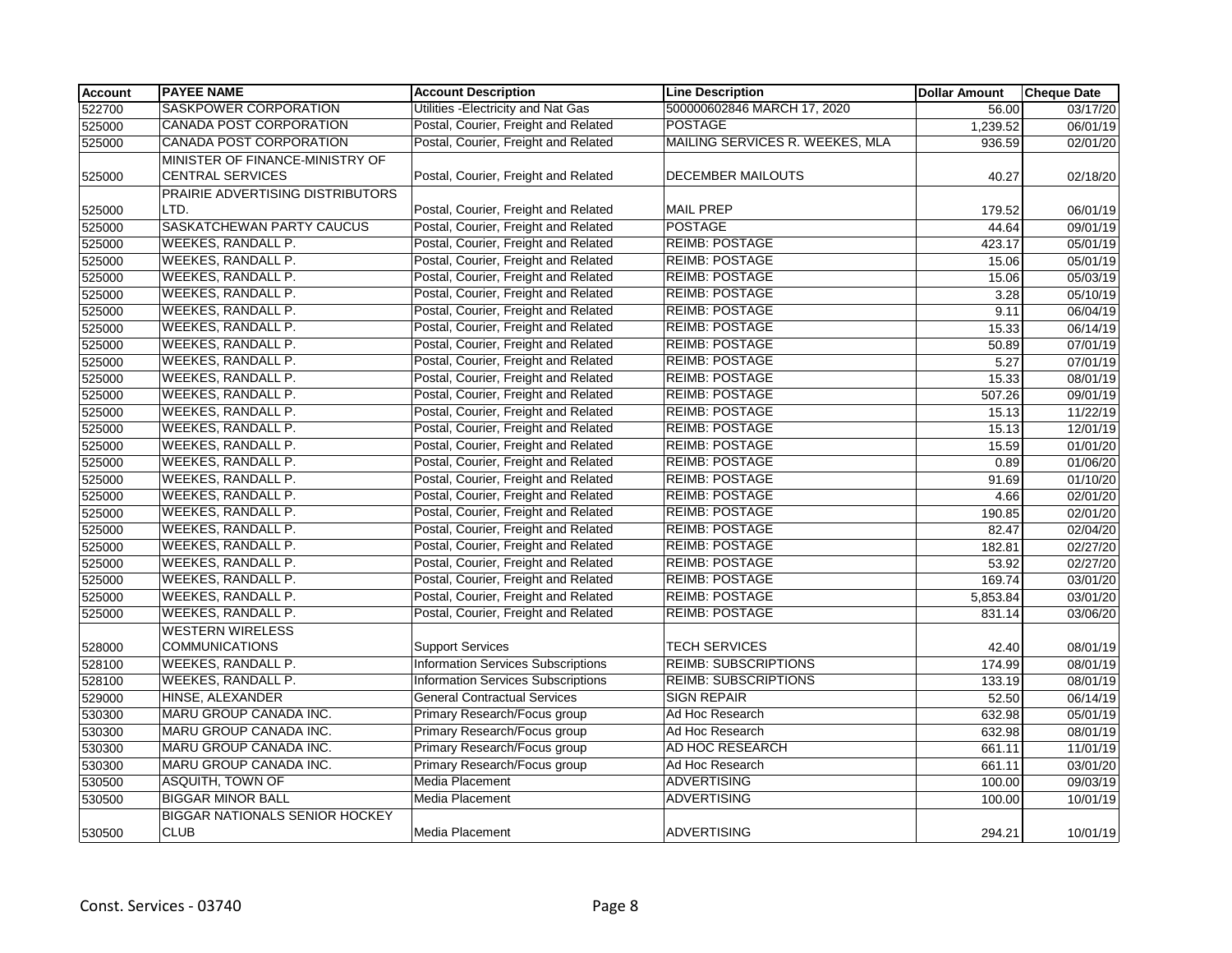| <b>Account</b> | <b>PAYEE NAME</b>                     | <b>Account Description</b> | <b>Line Description</b>     | <b>Dollar Amount</b> | <b>Cheque Date</b>    |
|----------------|---------------------------------------|----------------------------|-----------------------------|----------------------|-----------------------|
|                | <b>BIGGAR NATIONALS SENIOR HOCKEY</b> |                            |                             |                      |                       |
| 530500         | <b>CLUB</b>                           | Media Placement            | <b>ADVERTISING</b>          | 100.00               | 02/01/20              |
| 530500         | <b>BIGGAR RECREATION VALLEY INC.</b>  | <b>Media Placement</b>     | <b>ADVERTISING</b>          | 500.00               | 07/02/19              |
|                | <b>BIGGAR TOWN AND COUNTRY FAIR</b>   |                            |                             |                      |                       |
| 530500         | <b>COMMITTEE</b>                      | Media Placement            | <b>ADVERTISING</b>          | 200.00               | 05/01/19              |
| 530500         | <b>BIGGAR, TOWN OF</b>                | <b>Media Placement</b>     | <b>ADVERTISING</b>          | 150.00               | 01/09/20              |
| 530500         | <b>INDEPENDENT PRINTERS LTD.</b>      | <b>Media Placement</b>     | <b>ADVERTISING</b>          | 45.00                | 05/01/19              |
| 530500         | <b>INDEPENDENT PRINTERS LTD.</b>      | Media Placement            | <b>ADVERTISING</b>          | 45.00                | 05/01/19              |
| 530500         | <b>INDEPENDENT PRINTERS LTD.</b>      | <b>Media Placement</b>     | <b>ADVERTISING</b>          | 45.00                | 05/01/19              |
| 530500         | INDEPENDENT PRINTERS LTD.             | <b>Media Placement</b>     | <b>ADVERTISING</b>          | 45.00                | 05/01/19              |
| 530500         | <b>INDEPENDENT PRINTERS LTD.</b>      | <b>Media Placement</b>     | <b>ADVERTISING</b>          | 45.00                | $\overline{05/02/19}$ |
| 530500         | <b>INDEPENDENT PRINTERS LTD.</b>      | <b>Media Placement</b>     | <b>ADVERTISING</b>          | 45.00                | 05/09/19              |
| 530500         | INDEPENDENT PRINTERS LTD.             | Media Placement            | <b>ADVERTISING</b>          | 45.00                | 06/01/19              |
| 530500         | <b>INDEPENDENT PRINTERS LTD.</b>      | Media Placement            | <b>ADVERTISING</b>          | 45.00                | 06/01/19              |
| 530500         | <b>INDEPENDENT PRINTERS LTD.</b>      | Media Placement            | <b>ADVERTISING</b>          | 45.00                | 06/01/19              |
| 530500         | <b>INDEPENDENT PRINTERS LTD.</b>      | Media Placement            | <b>ADVERTISING</b>          | 45.00                | 06/06/19              |
| 530500         | <b>INDEPENDENT PRINTERS LTD.</b>      | Media Placement            | <b>ADVERTISING</b>          | 45.00                | 06/13/19              |
| 530500         | INDEPENDENT PRINTERS LTD.             | <b>Media Placement</b>     | <b>ADVERTISING</b>          | 25.00                | 07/01/19              |
| 530500         | <b>INDEPENDENT PRINTERS LTD.</b>      | Media Placement            | <b>ADVERTISING</b>          | 45.00                | 07/01/19              |
| 530500         | <b>INDEPENDENT PRINTERS LTD.</b>      | Media Placement            | <b>ADVERTISING</b>          | 45.00                | 07/01/19              |
| 530500         | <b>INDEPENDENT PRINTERS LTD.</b>      | Media Placement            | <b>ADVERTISING</b>          | 45.00                | 07/04/19              |
| 530500         | <b>INDEPENDENT PRINTERS LTD.</b>      | <b>Media Placement</b>     | <b>ADVERTISING</b>          | 45.00                | 08/08/19              |
| 530500         | <b>INDEPENDENT PRINTERS LTD.</b>      | <b>Media Placement</b>     | <b>ADVERTISING</b>          | 45.00                | 09/01/19              |
| 530500         | <b>INDEPENDENT PRINTERS LTD.</b>      | <b>Media Placement</b>     | <b>ADVERTISING</b>          | 45.00                | 09/01/19              |
| 530500         | <b>INDEPENDENT PRINTERS LTD.</b>      | Media Placement            | <b>ADVERTISING</b>          | 45.00                | 09/05/19              |
| 530500         | <b>INDEPENDENT PRINTERS LTD.</b>      | Media Placement            | <b>ADVERTISING</b>          | 45.00                | 09/12/19              |
| 530500         | <b>INDEPENDENT PRINTERS LTD.</b>      | <b>Media Placement</b>     | <b>ADVERTISING</b>          | 50.00                | 09/12/19              |
| 530500         | <b>INDEPENDENT PRINTERS LTD.</b>      | <b>Media Placement</b>     | <b>ADVERTISING</b>          | 45.00                | 10/01/19              |
| 530500         | INDEPENDENT PRINTERS LTD.             | Media Placement            | <b>ADVERTISING</b>          | 45.00                | 10/01/19              |
| 530500         | <b>INDEPENDENT PRINTERS LTD.</b>      | <b>Media Placement</b>     | <b>ADVERTISING</b>          | 45.00                | 10/03/19              |
| 530500         | <b>INDEPENDENT PRINTERS LTD.</b>      | Media Placement            | <b>ADVERTISING</b>          | 45.00                | 10/10/19              |
| 530500         | <b>INDEPENDENT PRINTERS LTD.</b>      | Media Placement            | <b>ADVERTISING</b>          | 45.00                | 10/17/19              |
| 530500         | <b>INDEPENDENT PRINTERS LTD.</b>      | Media Placement            | <b>ADVERTISING</b>          | 45.00                | 10/24/19              |
| 530500         | <b>INDEPENDENT PRINTERS LTD.</b>      | Media Placement            | <b>ADVERTISING</b>          | 45.00                | 11/01/19              |
| 530500         | <b>INDEPENDENT PRINTERS LTD.</b>      | Media Placement            | <b>ADVERTISING</b>          | 45.00                | 11/07/19              |
| 530500         | <b>INDEPENDENT PRINTERS LTD.</b>      | <b>Media Placement</b>     | <b>ADVERTISING</b>          | 45.00                | 11/14/19              |
| 530500         | <b>INDEPENDENT PRINTERS LTD.</b>      | <b>Media Placement</b>     | <b>ADVERTISING</b>          | 45.00                | 11/21/19              |
| 530500         | <b>INDEPENDENT PRINTERS LTD.</b>      | Media Placement            | ADVERTISING                 | 45.00                | 12/01/19              |
| 530500         | <b>INDEPENDENT PRINTERS LTD.</b>      | <b>Media Placement</b>     | <b>ADVERTISING</b>          | 45.00                | 12/05/19              |
| 530500         | <b>INDEPENDENT PRINTERS LTD.</b>      | Media Placement            | <b>ADVERTISING - NO GST</b> | 168.00               | 01/01/20              |
| 530500         | <b>INDEPENDENT PRINTERS LTD.</b>      | Media Placement            | <b>ADVERTISING</b>          | 45.00                | 01/01/20              |
| 530500         | <b>INDEPENDENT PRINTERS LTD.</b>      | Media Placement            | <b>ADVERTISING - NO GST</b> | 84.00                | 01/02/20              |
| 530500         | <b>INDEPENDENT PRINTERS LTD.</b>      | <b>Media Placement</b>     | <b>ADVERTISING</b>          | 45.00                | 01/09/20              |
| 530500         | <b>INDEPENDENT PRINTERS LTD.</b>      | <b>Media Placement</b>     | ADVERTISING - NO GST        | 45.00                | 02/01/20              |
| 530500         | <b>INDEPENDENT PRINTERS LTD.</b>      | Media Placement            | <b>ADVERTISING</b>          | 45.00                | 02/01/20              |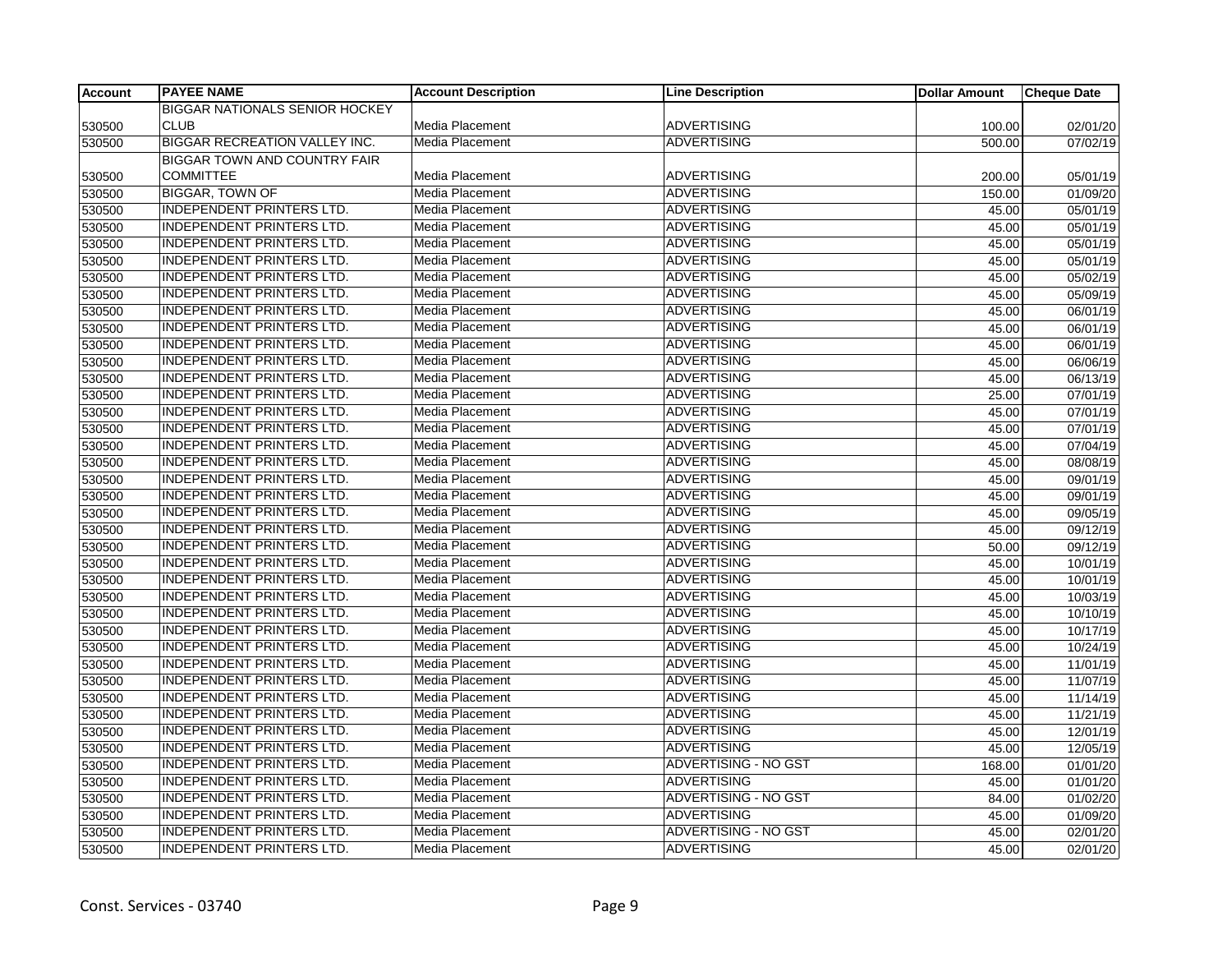| Account | <b>PAYEE NAME</b>                | <b>Account Description</b> | <b>Line Description</b>     | <b>Dollar Amount</b> | <b>Cheque Date</b>    |
|---------|----------------------------------|----------------------------|-----------------------------|----------------------|-----------------------|
| 530500  | <b>INDEPENDENT PRINTERS LTD.</b> | <b>Media Placement</b>     | <b>ADVERTISING</b>          | 45.00                | 02/01/20              |
| 530500  | <b>INDEPENDENT PRINTERS LTD.</b> | <b>Media Placement</b>     | <b>ADVERTISING</b>          | 45.00                | 02/01/20              |
| 530500  | <b>INDEPENDENT PRINTERS LTD.</b> | <b>Media Placement</b>     | <b>ADVERTISING</b>          | 45.00                | 02/06/20              |
| 530500  | <b>INDEPENDENT PRINTERS LTD.</b> | Media Placement            | <b>ADVERTISING</b>          | 45.00                | 02/13/20              |
| 530500  | <b>INDEPENDENT PRINTERS LTD.</b> | Media Placement            | <b>ADVERTISING</b>          | 45.00                | 03/01/20              |
| 530500  | <b>INDEPENDENT PRINTERS LTD.</b> | <b>Media Placement</b>     | <b>ADVERTISING</b>          | 45.00                | 03/01/20              |
| 530500  | <b>INDEPENDENT PRINTERS LTD.</b> | <b>Media Placement</b>     | <b>ADVERTISING</b>          | 45.00                | 03/05/20              |
| 530500  | <b>INDEPENDENT PRINTERS LTD.</b> | Media Placement            | <b>ADVERTISING</b>          | 45.00                | 03/12/20              |
| 530500  | <b>INDEPENDENT PRINTERS LTD.</b> | <b>Media Placement</b>     | <b>ADVERTISING</b>          | 45.00                | 03/19/20              |
| 530500  | INDEPENDENT PRINTERS LTD.        | <b>Media Placement</b>     | <b>ADVERTISING - NO GST</b> | 63.00                | 03/19/20              |
| 530500  | <b>INDEPENDENT PRINTERS LTD.</b> | Media Placement            | <b>ADVERTISING</b>          | 45.00                | 03/26/20              |
| 530500  | JENSON PUBLISHING                | Media Placement            | ADVERTISING                 | 38.00                | 05/01/19              |
| 530500  | JENSON PUBLISHING                | <b>Media Placement</b>     | <b>ADVERTISING</b>          | 38.00                | 05/01/19              |
| 530500  | <b>JENSON PUBLISHING</b>         | <b>Media Placement</b>     | <b>ADVERTISING</b>          | 38.00                | 05/01/19              |
| 530500  | <b>JENSON PUBLISHING</b>         | Media Placement            | <b>ADVERTISING</b>          | 38.00                | 05/01/19              |
| 530500  | <b>JENSON PUBLISHING</b>         | Media Placement            | <b>ADVERTISING</b>          | 38.00                | 05/02/19              |
| 530500  | <b>JENSON PUBLISHING</b>         | Media Placement            | <b>ADVERTISING</b>          | 38.00                | 05/09/19              |
| 530500  | <b>JENSON PUBLISHING</b>         | <b>Media Placement</b>     | <b>ADVERTISING</b>          | 38.00                | 06/01/19              |
| 530500  | <b>JENSON PUBLISHING</b>         | Media Placement            | <b>ADVERTISING</b>          | 38.00                | 06/01/19              |
| 530500  | <b>JENSON PUBLISHING</b>         | Media Placement            | <b>ADVERTISING</b>          | 38.00                | 06/01/19              |
| 530500  | <b>JENSON PUBLISHING</b>         | Media Placement            | <b>ADVERTISING</b>          | 38.00                | 06/06/19              |
| 530500  | <b>JENSON PUBLISHING</b>         | <b>Media Placement</b>     | ADVERTISING                 | 71.73                | 06/06/19              |
| 530500  | JENSON PUBLISHING                | Media Placement            | <b>ADVERTISING</b>          | 38.00                | 06/13/19              |
| 530500  | <b>JENSON PUBLISHING</b>         | Media Placement            | <b>ADVERTISING</b>          | 28.00                | 07/01/19              |
| 530500  | <b>JENSON PUBLISHING</b>         | Media Placement            | <b>ADVERTISING</b>          | 28.00                | 07/01/19              |
| 530500  | <b>JENSON PUBLISHING</b>         | <b>Media Placement</b>     | <b>ADVERTISING</b>          | 28.00                | $\overline{07/01/19}$ |
| 530500  | <b>JENSON PUBLISHING</b>         | Media Placement            | <b>ADVERTISING</b>          | 28.00                | 07/01/19              |
| 530500  | JENSON PUBLISHING                | Media Placement            | ADVERTISING                 | 38.00                | 07/01/19              |
| 530500  | JENSON PUBLISHING                | <b>Media Placement</b>     | <b>ADVERTISING</b>          | 38.00                | 07/01/19              |
| 530500  | <b>JENSON PUBLISHING</b>         | Media Placement            | <b>ADVERTISING</b>          | 28.00                | $\overline{07/01/19}$ |
| 530500  | <b>JENSON PUBLISHING</b>         | Media Placement            | <b>ADVERTISING</b>          | 28.00                | 07/01/19              |
| 530500  | <b>JENSON PUBLISHING</b>         | <b>Media Placement</b>     | <b>ADVERTISING</b>          | 38.00                | 07/11/19              |
| 530500  | JENSON PUBLISHING                | Media Placement            | <b>ADVERTISING</b>          | 38.00                | 08/01/19              |
| 530500  | <b>JENSON PUBLISHING</b>         | Media Placement            | <b>ADVERTISING</b>          | 38.00                | 08/08/19              |
| 530500  | JENSON PUBLISHING                | <b>Media Placement</b>     | <b>ADVERTISING</b>          | 38.00                | 09/01/19              |
| 530500  | JENSON PUBLISHING                | <b>Media Placement</b>     | <b>ADVERTISING</b>          | 38.00                | 09/01/19              |
| 530500  | <b>JENSON PUBLISHING</b>         | Media Placement            | <b>ADVERTISING</b>          | 38.00                | 09/01/19              |
| 530500  | <b>JENSON PUBLISHING</b>         | Media Placement            | <b>ADVERTISING</b>          | 38.00                | 09/05/19              |
| 530500  | JENSON PUBLISHING                | <b>Media Placement</b>     | <b>ADVERTISING</b>          | 38.00                | 10/01/19              |
| 530500  | <b>JENSON PUBLISHING</b>         | <b>Media Placement</b>     | <b>ADVERTISING</b>          | 38.00                | 10/01/19              |
| 530500  | JENSON PUBLISHING                | Media Placement            | <b>ADVERTISING</b>          | 38.00                | 10/01/19              |
| 530500  | <b>JENSON PUBLISHING</b>         | Media Placement            | <b>ADVERTISING</b>          | 38.00                | 10/01/19              |
| 530500  | JENSON PUBLISHING                | <b>Media Placement</b>     | <b>ADVERTISING</b>          | 38.00                | 10/10/19              |
| 530500  | JENSON PUBLISHING                | Media Placement            | <b>ADVERTISING</b>          | 38.00                | 10/17/19              |
| 530500  | <b>JENSON PUBLISHING</b>         | <b>Media Placement</b>     | <b>ADVERTISING</b>          | 38.00                | 10/24/19              |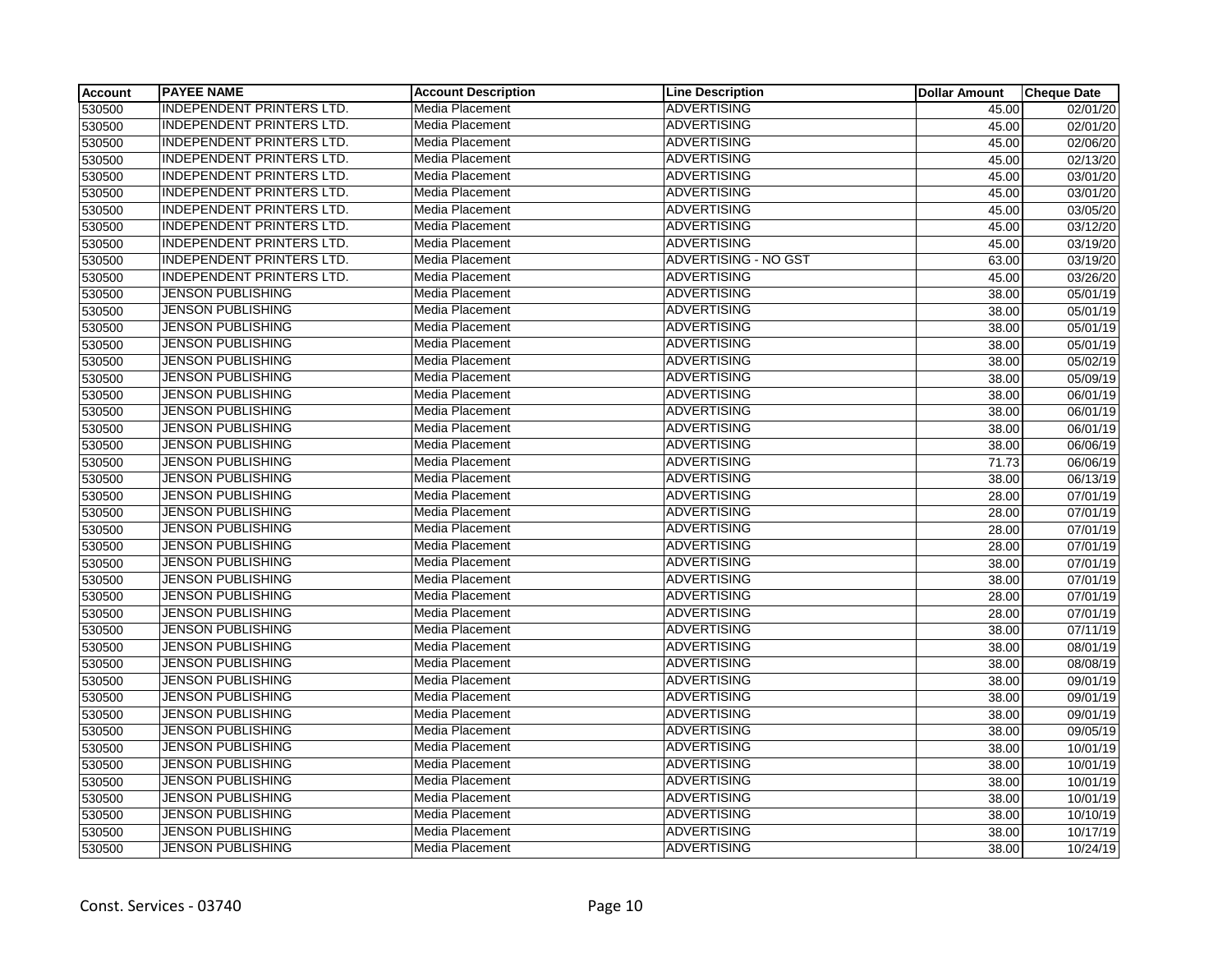| <b>Account</b> | <b>PAYEE NAME</b>                  | <b>Account Description</b> | <b>Line Description</b> | <b>Dollar Amount</b> | <b>Cheque Date</b> |
|----------------|------------------------------------|----------------------------|-------------------------|----------------------|--------------------|
| 530500         | <b>JENSON PUBLISHING</b>           | Media Placement            | <b>ADVERTISING</b>      | 38.00                | 11/01/19           |
| 530500         | <b>JENSON PUBLISHING</b>           | Media Placement            | <b>ADVERTISING</b>      | 38.00                | 11/07/19           |
| 530500         | <b>JENSON PUBLISHING</b>           | Media Placement            | <b>ADVERTISING</b>      | 38.00                | 11/14/19           |
| 530500         | <b>JENSON PUBLISHING</b>           | Media Placement            | <b>ADVERTISING</b>      | 38.00                | 11/21/19           |
| 530500         | <b>JENSON PUBLISHING</b>           | Media Placement            | <b>ADVERTISING</b>      | 38.00                | 12/01/19           |
| 530500         | <b>JENSON PUBLISHING</b>           | Media Placement            | <b>ADVERTISING</b>      | 38.00                | 12/05/19           |
| 530500         | JENSON PUBLISHING                  | Media Placement            | <b>ADVERTISING</b>      | 38.00                | 01/01/20           |
| 530500         | <b>JENSON PUBLISHING</b>           | Media Placement            | <b>ADVERTISING</b>      | 38.00                | 01/01/20           |
| 530500         | <b>JENSON PUBLISHING</b>           | Media Placement            | <b>ADVERTISING</b>      | 134.10               | 01/01/20           |
| 530500         | <b>JENSON PUBLISHING</b>           | Media Placement            | <b>ADVERTISING</b>      | 25.00                | 01/01/20           |
| 530500         | <b>JENSON PUBLISHING</b>           | Media Placement            | <b>ADVERTISING</b>      | 38.00                | 01/09/20           |
| 530500         | <b>JENSON PUBLISHING</b>           | Media Placement            | <b>ADVERTISING</b>      | 38.00                | 02/01/20           |
| 530500         | JENSON PUBLISHING                  | <b>Media Placement</b>     | <b>ADVERTISING</b>      | 38.00                | 02/01/20           |
| 530500         | <b>JENSON PUBLISHING</b>           | Media Placement            | <b>ADVERTISING</b>      | 38.00                | 02/01/20           |
| 530500         | <b>JENSON PUBLISHING</b>           | Media Placement            | <b>ADVERTISING</b>      | 38.00                | 02/06/20           |
| 530500         | <b>JENSON PUBLISHING</b>           | Media Placement            | <b>ADVERTISING</b>      | 38.00                | 02/13/20           |
| 530500         | <b>JENSON PUBLISHING</b>           | Media Placement            | <b>ADVERTISING</b>      | 38.00                | 03/01/20           |
| 530500         | <b>JENSON PUBLISHING</b>           | Media Placement            | <b>ADVERTISING</b>      | 38.00                | 03/01/20           |
| 530500         | <b>JENSON PUBLISHING</b>           | Media Placement            | <b>ADVERTISING</b>      | 38.00                | 03/05/20           |
| 530500         | <b>JENSON PUBLISHING</b>           | Media Placement            | <b>ADVERTISING</b>      | 38.00                | 03/10/20           |
| 530500         | <b>JENSON PUBLISHING</b>           | Media Placement            | <b>ADVERTISING</b>      | 38.00                | 03/12/20           |
| 530500         | <b>JENSON PUBLISHING</b>           | Media Placement            | <b>ADVERTISING</b>      | 38.00                | 03/19/20           |
| 530500         | <b>JENSON PUBLISHING</b>           | Media Placement            | <b>ADVERTISING</b>      | 38.00                | 03/26/20           |
| 530500         | PERDUE, VILLAGE OF                 | Media Placement            | <b>ADVERTISING</b>      | 100.00               | 10/01/19           |
| 530500         | PNG PRAIRIE NEWSPAPER GROUP        | Media Placement            | <b>ADVERTISING</b>      | 258.88               | 05/01/19           |
| 530500         | PNG PRAIRIE NEWSPAPER GROUP        | Media Placement            | <b>ADVERTISING</b>      | 648.60               | 06/01/19           |
| 530500         | PNG PRAIRIE NEWSPAPER GROUP        | Media Placement            | <b>ADVERTISING</b>      | 317.88               | 07/01/19           |
| 530500         | PNG PRAIRIE NEWSPAPER GROUP        | Media Placement            | <b>ADVERTISING</b>      | 258.88               | 08/01/19           |
| 530500         | PNG PRAIRIE NEWSPAPER GROUP        | Media Placement            | <b>ADVERTISING</b>      | 323.60               | 09/01/19           |
| 530500         | PNG PRAIRIE NEWSPAPER GROUP        | Media Placement            | <b>ADVERTISING</b>      | 258.88               | 10/01/19           |
| 530500         | PNG PRAIRIE NEWSPAPER GROUP        | Media Placement            | <b>ADVERTISING</b>      | 258.88               | 11/01/19           |
| 530500         | PNG PRAIRIE NEWSPAPER GROUP        | Media Placement            | <b>ADVERTISING</b>      | 258.88               | 12/01/19           |
| 530500         | PNG PRAIRIE NEWSPAPER GROUP        | Media Placement            | <b>ADVERTISING</b>      | 194.16               | 01/01/20           |
| 530500         | PNG PRAIRIE NEWSPAPER GROUP        | Media Placement            | <b>ADVERTISING</b>      | 170.20               | 01/01/20           |
| 530500         | PNG PRAIRIE NEWSPAPER GROUP        | Media Placement            | ADVERTISING - NO GST    | 67.28                | 01/08/20           |
| 530500         | PNG PRAIRIE NEWSPAPER GROUP        | Media Placement            | <b>ADVERTISING</b>      | 64.72                | 02/01/20           |
| 530500         | PNG PRAIRIE NEWSPAPER GROUP        | Media Placement            | <b>ADVERTISING</b>      | 258.88               | 02/01/20           |
| 530500         | PNG PRAIRIE NEWSPAPER GROUP        | Media Placement            | <b>ADVERTISING</b>      | 258.88               | 03/01/20           |
| 530500         | PNG PRAIRIE NEWSPAPER GROUP        | Media Placement            | <b>ADVERTISING</b>      | 258.88               | 03/31/20           |
| 530500         | <b>RADISSON WHEATKINGS</b>         | Media Placement            | <b>ADVERTISING</b>      | 250.00               | 02/01/20           |
|                | SASKATCHEWAN HIGH SCHOOL RODEO     |                            |                         |                      |                    |
| 530500         | <b>ASSOCIATION</b>                 | Media Placement            | <b>ADVERTISING</b>      | 500.00               | 02/01/20           |
| 530800         | <b>WESTERN LITHO PRINTERS LTD.</b> | Publications               | <b>NEWSLETTERS</b>      | 980.96               | 07/01/19           |
| 530900         | <b>DESIGNS BY ANN</b>              | Promotional Items          | <b>FLOWERS</b>          | 70.00                | 02/01/20           |
| 530900         | ONE STOP HARDWARE                  | <b>Promotional Items</b>   | <b>PROVINCIAL FLAGS</b> | 455.27               | 05/01/19           |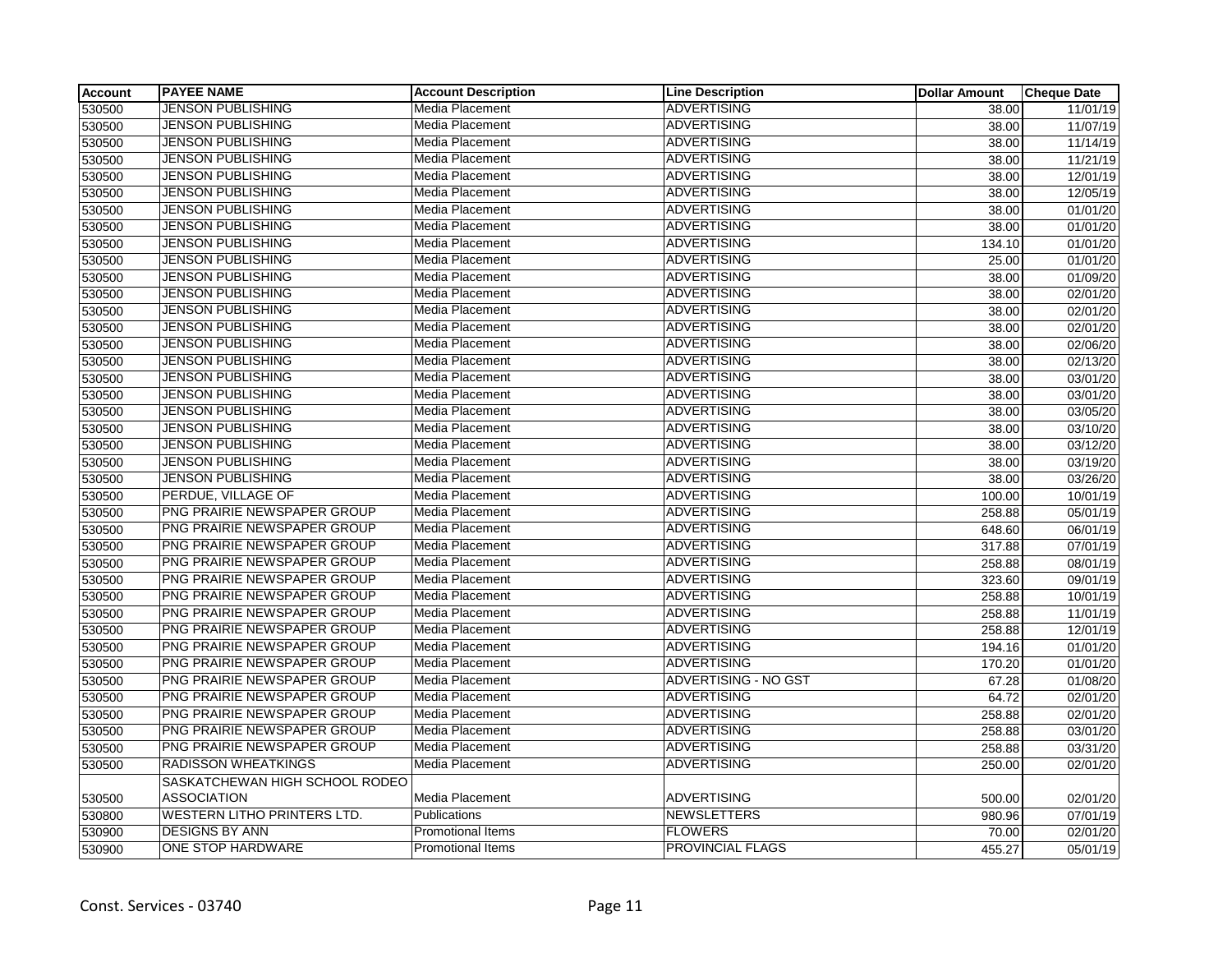| <b>Account</b> | <b>PAYEE NAME</b>                  | <b>Account Description</b>             | <b>Line Description</b>           | <b>Dollar Amount</b> | <b>Cheque Date</b> |
|----------------|------------------------------------|----------------------------------------|-----------------------------------|----------------------|--------------------|
| 530900         | ONE STOP HARDWARE                  | <b>Promotional Items</b>               | <b>PROVINCIAL FLAGS - NO GST</b>  | 455.27               | 12/01/19           |
|                | SASKATOON FASTPRINT LIMITED        |                                        |                                   |                      |                    |
| 530900         | <b>PARTNERSHIP</b>                 | <b>Promotional Items</b>               | <b>CALENDARS</b>                  | 1,655.82             | 12/12/19           |
| 530900         | <b>TREASURE HOUSE IMPORTS LTD.</b> | <b>Promotional Items</b>               | <b>PROVINCIAL PINS</b>            | 430.00               | 05/01/19           |
| 530900         | <b>WEEKES, RANDALL P.</b>          | Promotional Items                      | <b>REIMB: GREETING CARDS</b>      | 6.31                 | 07/12/19           |
| 530900         | <b>WEEKES, RANDALL P.</b>          | Promotional Items                      | <b>REIMB: GREETING CARDS</b>      | 6.65                 | 12/06/19           |
| 530900         | WEEKES, RANDALL P.                 | <b>Promotional Items</b>               | <b>REIMB: GREETING CARDS</b>      | 7.98                 | 02/27/20           |
| 542000         | HANSON, JANET C.                   | Travel                                 | CA TRAVEL JUNE 25 & 26, 2019      | 484.10               | 07/01/19           |
| 542000         | HANSON, JANET C.                   | Travel                                 | CA TRAVEL JANUARY 20, 2020        | 12.15                | 02/01/20           |
| 542000         | HANSON, JANET C.                   | Travel                                 | CA TRAVEL JAN 15, 2020            | 96.06                | 02/04/20           |
| 542000         | HANSON, JANET C.                   | Travel                                 | <b>CA TRAVEL</b>                  | 75.45                | 02/27/20           |
| 542000         | HANSON, JANET C.                   | Travel                                 | <b>CA TRAVEL</b>                  | 18.00                | 02/27/20           |
| 542000         | HANSON, JANET C.                   | Travel                                 | CA TRAVEL FEBRUARY 19, 2020       | 18.00                | 03/01/20           |
|                |                                    | Deputy Minister/Ministry Head Business |                                   |                      |                    |
| 543201         | CONEXUS ARTS CENTRE                | Expenses - Refreshments                | STUDENT DRINKS - RANDY WEEKES 156 | 25.00                | 09/01/19           |
| 550100         | <b>STAPLES BUSINESS DEPOT</b>      | <b>Printed Forms</b>                   | PRINTED ENVELOPES 96265           | 1,417.57             | 11/01/19           |
|                |                                    |                                        | SUBSCRIPTIONS - NO GST RANDY      |                      |                    |
| 550200         | INDEPENDENT PRINTERS LTD.          | Books, Mags and Ref Materials          | WEEKES, MLA                       | 45.00                | 02/01/20           |
| 550200         | <b>JENSON PUBLISHING</b>           | Books, Mags and Ref Materials          | <b>SUBSCRIPTION</b>               | 122.00               | 05/01/19           |
| 550200         | WEEKES, RANDALL P.                 | Books, Mags and Ref Materials          | <b>REIMB: SUBSCRIPTION</b>        | 120.72               | 10/01/19           |
| 555000         | <b>ONE STOP HARDWARE</b>           | <b>Other Material and Supplies</b>     | OFFICE SUPPLIES                   | 5.00                 | 05/01/19           |
| 555000         | ONE STOP HARDWARE                  | <b>Other Material and Supplies</b>     | <b>OFFICE SUPPLIES</b>            | 5.00                 | 06/01/19           |
| 555000         | ONE STOP HARDWARE                  | <b>Other Material and Supplies</b>     | <b>OFFICE SUPPLIES</b>            | 12.67                | 08/01/19           |
| 555000         | ONE STOP HARDWARE                  | <b>Other Material and Supplies</b>     | <b>OFFICE SUPPLIES</b>            | 5.00                 | 08/01/19           |
| 555000         | <b>ONE STOP HARDWARE</b>           | <b>Other Material and Supplies</b>     | <b>OFFICE SUPPLIES</b>            | 5.00                 | 10/01/19           |
| 555000         | ONE STOP HARDWARE                  | <b>Other Material and Supplies</b>     | OFFICE SUPPLIES                   | 5.00                 | 10/01/19           |
| 555000         | ONE STOP HARDWARE                  | <b>Other Material and Supplies</b>     | OFFICE SUPPLIES                   | 5.00                 | 11/01/19           |
| 555000         | ONE STOP HARDWARE                  | <b>Other Material and Supplies</b>     | <b>OFFICE SUPPLIES</b>            | 5.00                 | 01/02/20           |
| 555000         | ONE STOP HARDWARE                  | <b>Other Material and Supplies</b>     | <b>OFFICE SUPPLIES</b>            | 5.00                 | 02/01/20           |
| 555000         | ONE STOP HARDWARE                  | Other Material and Supplies            | <b>OFFICE SUPPLIES</b>            | 5.00                 | 03/01/20           |
| 555000         | <b>STAPLES BUSINESS DEPOT</b>      | <b>Other Material and Supplies</b>     | 93265 OFFICE SUPPLIES             | 256.27               | 06/01/19           |
| 555000         | <b>STAPLES BUSINESS DEPOT</b>      | Other Material and Supplies            | 93265 OFFICE SUPPLIES             | 89.90                | 06/01/19           |
| 555000         | <b>STAPLES BUSINESS DEPOT</b>      | Other Material and Supplies            | 96265 OFFICE SUPPLIES             | 159.95               | 07/01/19           |
| 555000         | <b>STAPLES BUSINESS DEPOT</b>      | <b>Other Material and Supplies</b>     | 96265 OFFICE SUPPLIES             | 412.87               | 09/01/19           |
| 555000         | <b>STAPLES BUSINESS DEPOT</b>      | <b>Other Material and Supplies</b>     | 96265 OFFICE SUPPLIES             | 173.77               | 09/01/19           |
| 555000         | <b>STAPLES BUSINESS DEPOT</b>      | <b>Other Material and Supplies</b>     | 96265 OFFICE SUPPLIES             | 215.43               | 10/08/19           |
| 555000         | <b>STAPLES BUSINESS DEPOT</b>      | Other Material and Supplies            | 96265 OFFICE SUPPLIES             | 35.98                | 11/01/19           |
| 555000         | <b>STAPLES BUSINESS DEPOT</b>      | <b>Other Material and Supplies</b>     | 96265 OFFICE SUPPLIES             | 176.90               | 11/01/19           |
| 555000         | <b>STAPLES BUSINESS DEPOT</b>      | <b>Other Material and Supplies</b>     | 96265 OFFICE SUPPLIES             | 124.61               | 11/01/19           |
| 555000         | <b>STAPLES BUSINESS DEPOT</b>      | Other Material and Supplies            | 96265 OFFICE SUPPLIES             | 108.09               | 11/01/19           |
| 555000         | <b>STAPLES BUSINESS DEPOT</b>      | <b>Other Material and Supplies</b>     | 96265 OFFICE SUPPLIES             | 35.98                | 11/01/19           |
| 555000         | <b>STAPLES BUSINESS DEPOT</b>      | Other Material and Supplies            | 96265 OFFICE SUPPLIES             | 163.15               | 12/01/19           |
| 555000         | <b>STAPLES BUSINESS DEPOT</b>      | <b>Other Material and Supplies</b>     | 96265 OFFICE SUPPLIES             | 113.36               | 01/01/20           |
| 555000         | <b>STAPLES BUSINESS DEPOT</b>      | <b>Other Material and Supplies</b>     | 96265 OFFICE SUPPLIES             | 501.76               | 01/08/20           |
| 555000         | <b>STAPLES BUSINESS DEPOT</b>      | <b>Other Material and Supplies</b>     | 96265 OFFICE SUPPLIES             | 591.81               | 03/05/20           |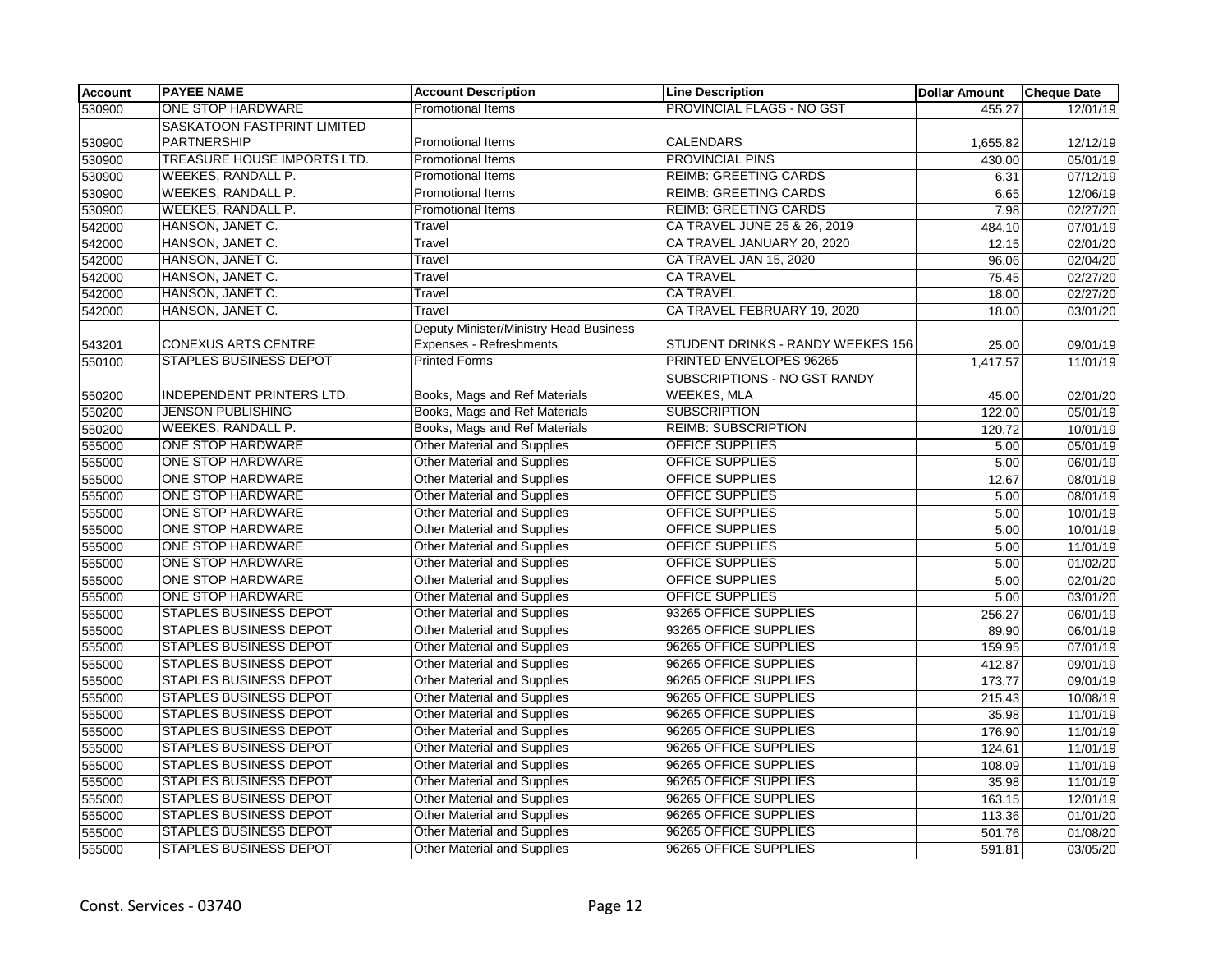| <b>Account</b> | <b>PAYEE NAME</b>             | <b>Account Description</b>           | <b>Line Description</b>       | <b>Dollar Amount</b> | <b>Cheque Date</b> |
|----------------|-------------------------------|--------------------------------------|-------------------------------|----------------------|--------------------|
| 555000         | <b>STAPLES BUSINESS DEPOT</b> | Other Material and Supplies          | 96265 OFFICE SUPPLIES         | 702.17               | 03/06/20           |
| 555000         | WEEKES, RANDALL P.            | Other Material and Supplies          | <b>REIMB: OFFICE SUPPLIES</b> | 17.74                | 05/10/19           |
| 555000         | WEEKES, RANDALL P.            | Other Material and Supplies          | <b>REIMB: OFFICE SUPPLIES</b> | 29.36                | 07/01/19           |
| 555000         | WEEKES, RANDALL P.            | Other Material and Supplies          | <b>REIMB: OFFICE SUPPLIES</b> | 22.72                | 11/22/19           |
| 555000         | WEEKES, RANDALL P.            | Other Material and Supplies          | <b>REIMB: OFFICE SUPPLIES</b> | 2.99                 | 01/10/20           |
| 555000         | WEEKES, RANDALL P.            | Other Material and Supplies          | <b>REIMB: OFFICE SUPPLIES</b> | 24.92                | 02/27/20           |
| 555000         | WEEKES, RANDALL P.            | Other Material and Supplies          | <b>REIMB: OFFICE SUPPLIES</b> | 2.99                 | 03/01/20           |
| 555000         | WEEKES, RANDALL P.            | Other Material and Supplies          | <b>REIMB: OFFICE SUPPLIES</b> | 481.02               | 03/13/20           |
|                | <b>WESTERN WIRELESS</b>       |                                      |                               |                      |                    |
| 555000         | <b>COMMUNICATIONS</b>         | Other Material and Supplies          | <b>OFFICE SUPPLIES</b>        | 68.87                | 07/01/19           |
|                | <b>WESTERN WIRELESS</b>       |                                      |                               |                      |                    |
| 555000         | <b>COMMUNICATIONS</b>         | Other Material and Supplies          | <b>OFFICE SUPPLIES</b>        | 34.96                | 01/01/20           |
| 564300         | WEEKES, RANDALL P.            | Computer Hardware - Exp.             | REIMB: DATA/ICLOUD STORAGE    | 42.39                | 09/01/19           |
| 564600         | <b>STAPLES BUSINESS DEPOT</b> | Computer Software - Exp              | SOFTWARE                      | 31.79                | 12/01/19           |
| 564600         | WEEKES, RANDALL P.            | Computer Software - Exp              | REIMB: ICLOUD STORAGE         | 1.43                 | 05/01/19           |
| 564600         | WEEKES, RANDALL P.            | Computer Software - Exp              | <b>REIMB: ICLOUD STORAGE</b>  | 1.43                 | 06/01/19           |
| 564600         | WEEKES, RANDALL P.            | Computer Software - Exp              | <b>REIMB: ICLOUD STORAGE</b>  | 1.43                 | 07/01/19           |
| 564600         | WEEKES, RANDALL P.            | Computer Software - Exp              | REIMB: ICLOUD STORAGE         | 1.43                 | 08/01/19           |
| 564600         | WEEKES, RANDALL P.            | Computer Software - Exp              | REIMB: ICLOUD STORAGE         | 1.43                 | 09/01/19           |
| 564600         | WEEKES, RANDALL P.            | Computer Software - Exp              | REIMB: ICLOUD STORAGE         | 1.43                 | 10/23/19           |
| 564600         | WEEKES, RANDALL P.            | Computer Software - Exp              | REIMB: ICLOUD STORAGE         | 1.43                 | 02/01/20           |
| 564600         | WEEKES, RANDALL P.            | Computer Software - Exp              | <b>REIMB: ICLOUD STORAGE</b>  | 1.43                 | 03/01/20           |
| 564600         | WEEKES, RANDALL P.            | Computer Software - Exp              | <b>REIMB: I CLOUD STORAGE</b> | 1.43                 | 03/23/20           |
| 565200         | WEEKES, RANDALL P.            | Office Furniture and Equipment - Exp | <b>REIMB: OFFICE CHAIRS</b>   | 177.25               | 03/13/20           |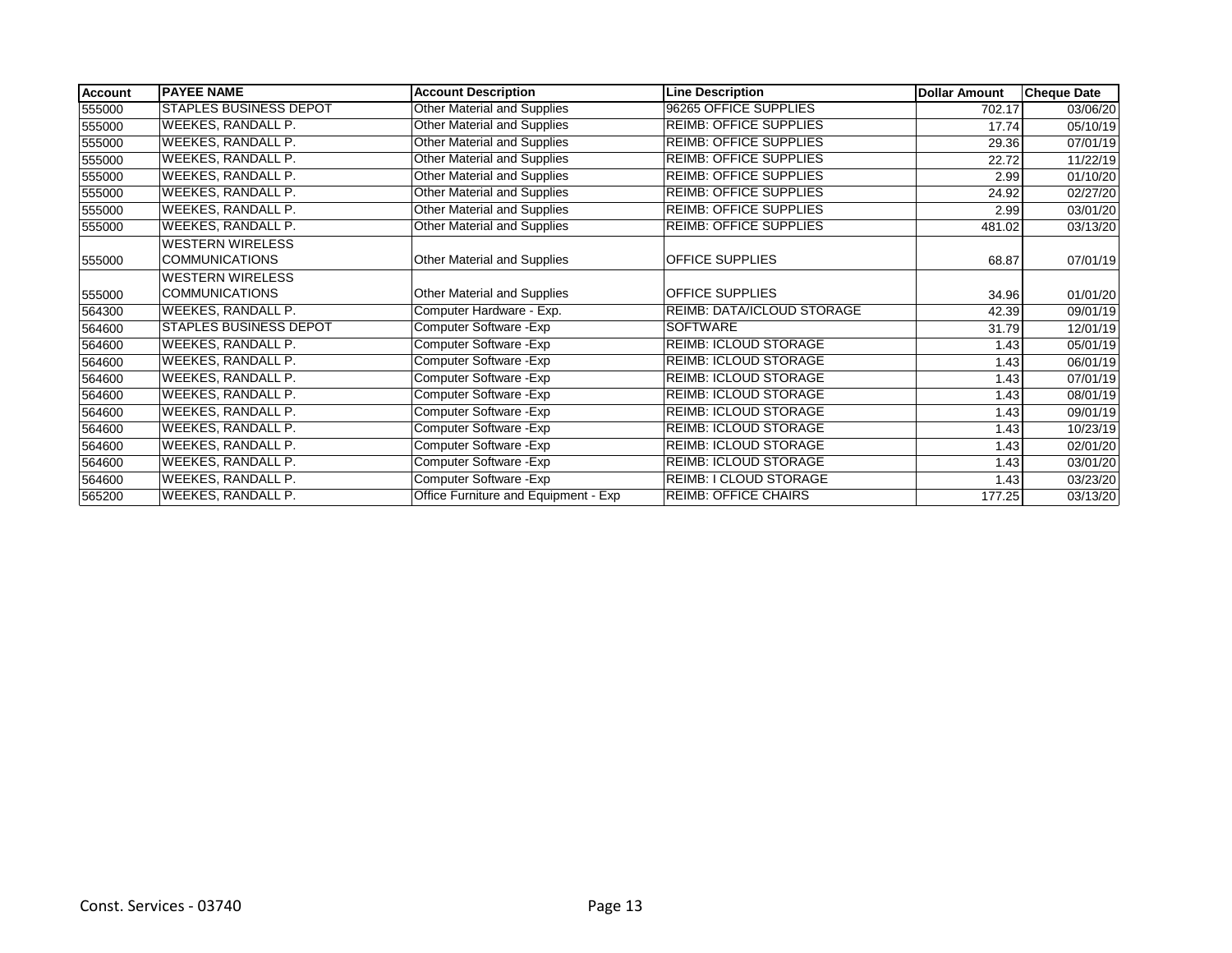

### **LEGISLATIVE ASSEMBLY OF SASKATCHEWAN MEMBERS' ACCOUNTABILITY AND DISCLOSURE REPORT For the fiscal year ending March 31, 2020**

### **DIRECTIVE #6 - CONSTITUENCY ASSISTANT EXPENSES**

**2019-2020 TOTAL: \$61,083.64**

| <b>Account</b> | <b>Payee Name</b> | <b>Account Description</b>       | <b>Dollar Amount</b> | <b>Cheque Date</b> |  |
|----------------|-------------------|----------------------------------|----------------------|--------------------|--|
|                |                   |                                  |                      |                    |  |
| 513000         | HANSON, JANET C.  | Out-of-Scope Permanent           | 0.00                 | 04/03/19           |  |
| 513000         | HANSON, JANET C.  | Out-of-Scope Permanent           | 2,213.44             | 04/16/19           |  |
| 513000         | HANSON, JANET C.  | Out-of-Scope Permanent           | 2,213.44             | 05/01/19           |  |
| 513000         | HANSON, JANET C.  | Out-of-Scope Permanent           | 2,213.44             | 05/15/19           |  |
| 513000         | HANSON, JANET C.  | Out-of-Scope Permanent           | 2,213.44             | 05/29/19           |  |
| 513000         | HANSON, JANET C.  | Out-of-Scope Permanent           | 2,213.44             | 06/12/19           |  |
| 513000         | HANSON, JANET C.  | <b>Out-of-Scope Permanent</b>    | 2,213.44             | 06/26/19           |  |
| 513000         | HANSON, JANET C.  | Out-of-Scope Permanent           | 2,213.44             | 07/10/19           |  |
| 513000         | HANSON, JANET C.  | Out-of-Scope Permanent           | 2,213.44             | 07/24/19           |  |
| 513000         | HANSON, JANET C.  | Out-of-Scope Permanent           | 2,213.44             | 08/07/19           |  |
| 513000         | HANSON, JANET C.  | <b>Out-of-Scope Permanent</b>    | 2,213.44             | 08/21/19           |  |
| 513000         | HANSON, JANET C.  | Out-of-Scope Permanent           | 2,213.44             | 09/04/19           |  |
| 513000         | HANSON, JANET C.  | Out-of-Scope Permanent           | 2,213.44             | 09/18/19           |  |
| 513000         | HANSON, JANET C.  | Out-of-Scope Permanent           | 2,213.44             | 10/02/19           |  |
| 513000         | HANSON, JANET C.  | Out-of-Scope Permanent           | 2,213.44             | 10/16/19           |  |
| 513000         | HANSON, JANET C.  | Out-of-Scope Permanent           | 2,213.44             | 11/01/19           |  |
| 513000         | HANSON, JANET C.  | Out-of-Scope Permanent           | 2,213.44             | 11/13/19           |  |
| 513000         | HANSON, JANET C.  | Out-of-Scope Permanent           | 2,213.44             | 11/27/19           |  |
| 513000         | HANSON, JANET C.  | Out-of-Scope Permanent           | 2,213.44             | 12/11/19           |  |
| 513000         | HANSON, JANET C.  | Out-of-Scope Permanent           | 2,213.44             | 12/24/19           |  |
| 513000         | HANSON, JANET C.  | Out-of-Scope Permanent           | 2,213.44             | 01/08/20           |  |
| 513000         | HANSON, JANET C.  | Out-of-Scope Permanent           | 2,213.44             | 01/23/20           |  |
| 513000         | HANSON, JANET C.  | Out-of-Scope Permanent           | 2,213.44             | 02/05/20           |  |
| 513000         | HANSON, JANET C.  | Out-of-Scope Permanent           | 2,723.12             | 02/19/20           |  |
| 513000         | HANSON, JANET C.  | Out-of-Scope Permanent           | 2,235.60             | 03/04/20           |  |
| 513000         | HANSON, JANET C.  | Out-of-Scope Permanent           | 4,735.60             | 03/18/20           |  |
| 513000         | HANSON, JANET C.  | Out-of-Scope Permanent           | 2,235.60             | 04/01/20           |  |
| 513000         | HANSON, JANET C.  | Out-of-Scope Permanent           | 447.12               | 04/09/20           |  |
|                |                   | Change in Y/E Accrued Empl Leave |                      |                    |  |
| 519900         | None (Default)    | Entitlements                     | $-1,090.67$          | 04/24/19           |  |
|                |                   | Change in Y/E Accrued Empl Leave |                      |                    |  |
| 519900         | None (Default)    | Entitlements                     | 1,101.59             | 04/14/20           |  |